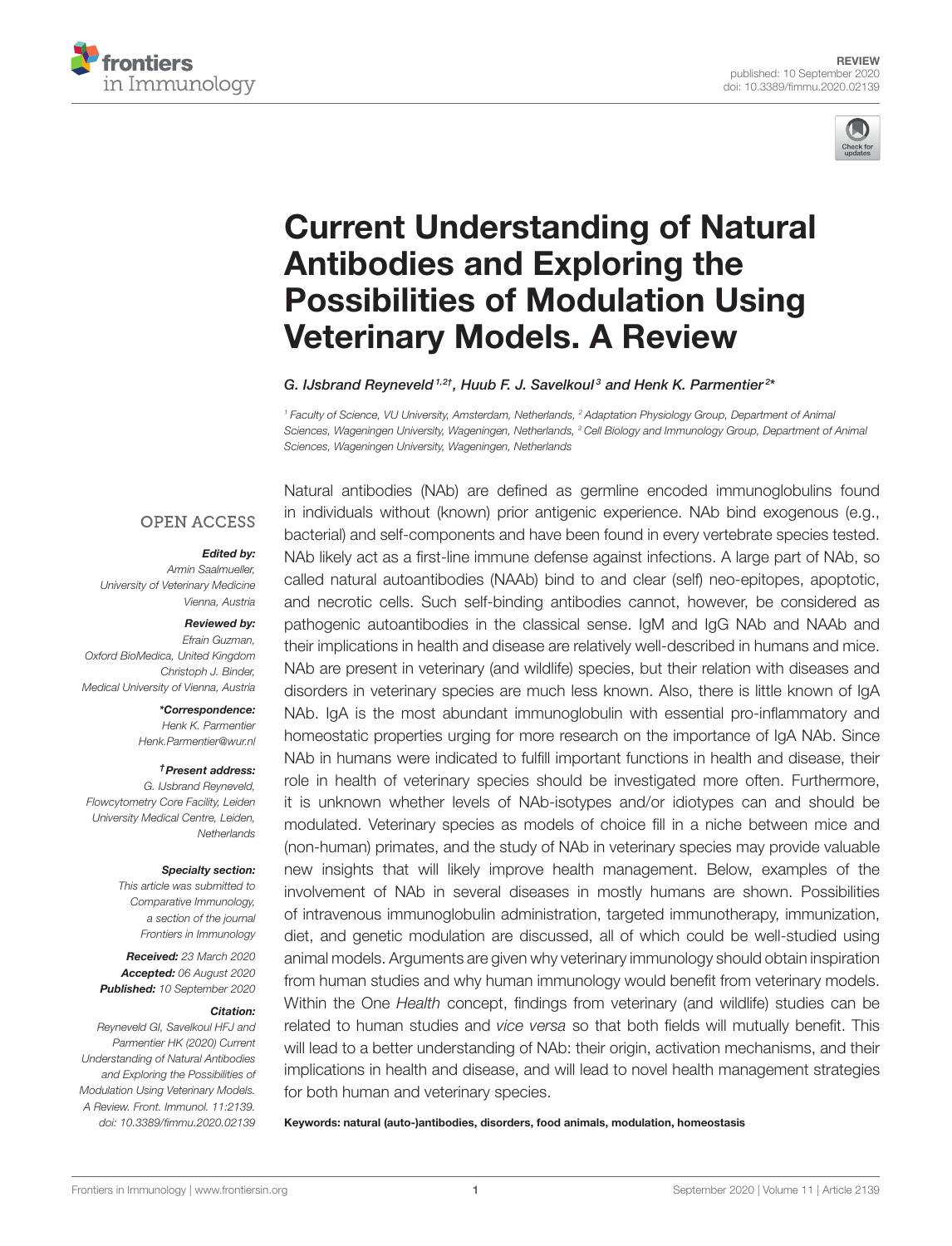# INTRODUCTION

Natural antibodies (NAb) are defined as immunoglobulins found in individuals without (known) prior antigenic experience [\(1\)](#page-13-0). Albeit a heterogeneous group, NAb are generally characterized as oligo-specific low affinity binding immunoglobulins which recognize exogenous and self-antigens [\(2\)](#page-13-1). The majority of reported NAb are IgM and IgG, whereas IgA is much less studied and described. NAb have germline encoded VH and VL regions that restrict their binding capacity to phylogenetically conserved epitopes [\(3\)](#page-13-2), in contrast to adaptive immunoglobulins that could theoretically recognize any epitope of an antigen. NAb have minimal N-nucleotide insertions and few or no somatic hypermutations and therefore are of low affinity [\(4\)](#page-13-3). In comparison, low affinity NAb have a dissociation constant  $(K_d)$  ranging between 10−<sup>4</sup> and 10−<sup>6</sup> M, whereas high affinity conventional antibodies range between  $10^{-6}$  and  $10^{-10}$  M [\(5\)](#page-13-4). With respect to their functions, NAb were reported to initiate apoptosis [\(6\)](#page-13-5), enhance T cell proliferation [\(7\)](#page-13-6), activate complement [\(8–](#page-13-7) [10\)](#page-13-8), opsonize antigen [\(11\)](#page-13-9), enhance antigenicity [\(12\)](#page-13-10), target antigen to lymph nodes [\(13\)](#page-13-11), and are involved in FcR-mediated phagocytosis [\(10\)](#page-13-8). They also act as broad neutralizing agents [\(6\)](#page-13-5) and endogenous adjuvants for CD8+ T-cell responses [\(14\)](#page-13-12), and they sustain differentiation and maturation of dendritic cells [\(15,](#page-13-13) [16\)](#page-13-14) (**[Table 1](#page-1-0)**). For extensive reviews of NAb functions see also references 4 and 17.

A substantial part of NAb can react with intracellular and membrane expressed autoantigens and circulating macromolecules and haptens that are conserved during evolution. Such antibodies are called natural autoantibodies (NAAb) [\(23,](#page-13-15) [24\)](#page-13-16). NAAb can react with many autoantigens, and damaged and senescent cells. Damage or senescence of cells might be due to oxidative mechanisms resulting in the generation of neo-epitopes on or within the cell. Thereby, NAAb facilitate antigen-mediated removal of apoptotic cells by phagocytosis and display anti-inflammatory activity. This decreased exposure to intracellular autoantigens from apoptotic

<span id="page-1-0"></span>TABLE 1 | Involvement of natural antibodies in immune responses and immune status.

|                                       | <b>References</b> |
|---------------------------------------|-------------------|
| Initiation of apoptosis               | (6, 17)           |
| Complement activation                 | $(8-10, 18)$      |
| FcR-mediated phagocytosis             | (10, 19)          |
| Neutralization of infective agents    | (6, 18, 20, 21)   |
| Adjuvanting properties                | (14, 22)          |
| Maturation of dendritic cells         | (15, 16)          |
| Clearance of senescent/necrotic cells | (23, 24)          |
| Prevention of autoimmunity            | $(17, 25 - 28)$   |
| Opsonization of antigens              | (11)              |
| Enhancement of antigenicity           | (12)              |
| Antigen targeting to lymph nodes      | (13, 18)          |
| T cell proliferation                  | (29)              |
| Allograft rejection                   | (30)              |
|                                       |                   |

cells might also mitigate the development of autoimmune diseases [\(17,](#page-13-17) [25\)](#page-13-23). On the other hand, NAb are indicated in the pathogenesis of autoimmunity, inflammatory bowel diseases, contact hypersensitivity, and sepsis [\(31\)](#page-14-3), but only a minority of NAb and NAAb have pathogenic features [\(29\)](#page-14-1). Moreover, many individuals possess antibodies directed against common epitopes in highly mutating viral infections, like influenza and HIV. These, so-called "broadly neutralizing antibodies" share some characteristics with NAb [\(20,](#page-13-20) [21\)](#page-13-21). Antibodies binding previous versions of the viral strain consist of about 0.01% of the antibodies raised after infection or vaccination and react with all variants of the virus and thus appear to be multi-specific. Such antibodies might constitute passive vaccines against non-mutable common structures in otherwise highly mutating viruses.

Since their initial discovery early 1960s, NAb were found in every vertebrate species investigated: mammals [\(2\)](#page-13-1), birds [\(32,](#page-14-4) [33\)](#page-14-5), fish [\(34,](#page-14-6) [35\)](#page-14-7), and reptiles [\(36\)](#page-14-8). Nevertheless, NAb have been regarded as contradictive with established immunological dogmas, but gradually receive more attention in main stream immunology.

### B1-CELLS ARE THE PREDOMINANT SOURCE OF NATURAL ANTIBODIES

The origin of NAb has mostly been studied in mice, where they predominantly originate from B1-cells (B220low, CD19high, IgMhigh, CD23–, CD43+), which are further delineated in B1a-cells (CD5+) and B1b-cells (CD5–). B1-cells are present within peritoneal and pleural cavities and lymphoid tissues like spleen and lymph nodes [\(37\)](#page-14-9). Such B1-cells were found to be long-lived and retain their self-renewing capacity and hence their suggested innate-like properties. Besides their reduced junctional diversity and their low somatic hypermutation, their IgH VH gene rearrangements favor usage of the  $V_H12$  segment generating antibodies able to react with phosphatidylcholine. Phosphatidylcholine is a major lipid in general the protective mucus layer of the gastrointestinal tract and membranes of various bacterial species. These B1-cells maintain an active first line of defense against bacteria [\(37\)](#page-14-9). The typical  $V_H12$  containing B1 receptor is able to reprogram B2-cells into becoming B1 cells and thereby adopting the B1 receptor and other B1-cell surface markers and start to spontaneously produce antibodies. Therefore, apparently no distinct progenitor cells for B1-cells required. This shows that driving the generation of B1-cells is because of their special B-cell receptors [\(38\)](#page-14-10).

Approximately 90% of NAb in mice are secreted by B1acells whereas B1b-cells and marginal zone (MZ) B-cells do so to a lesser extent [\(2\)](#page-13-1). Approximately 80% of total murine serum IgM is derived from B1-cells under steady state conditions [\(17\)](#page-13-17). Therefore, B1-cells were regarded as the main source of NAb whereas B2-cells (B220+, CD19+, IgMlow, CD23+, CD43–) are considered as the main source of conventional antibodies. In humans B1-cells were defined as CD20+CD27+CD43+CD70– [\(39\)](#page-14-11), and CD19+CD20+CD27+CD38low/intCD43+. The latter cells were found to decrease with aging, probably because of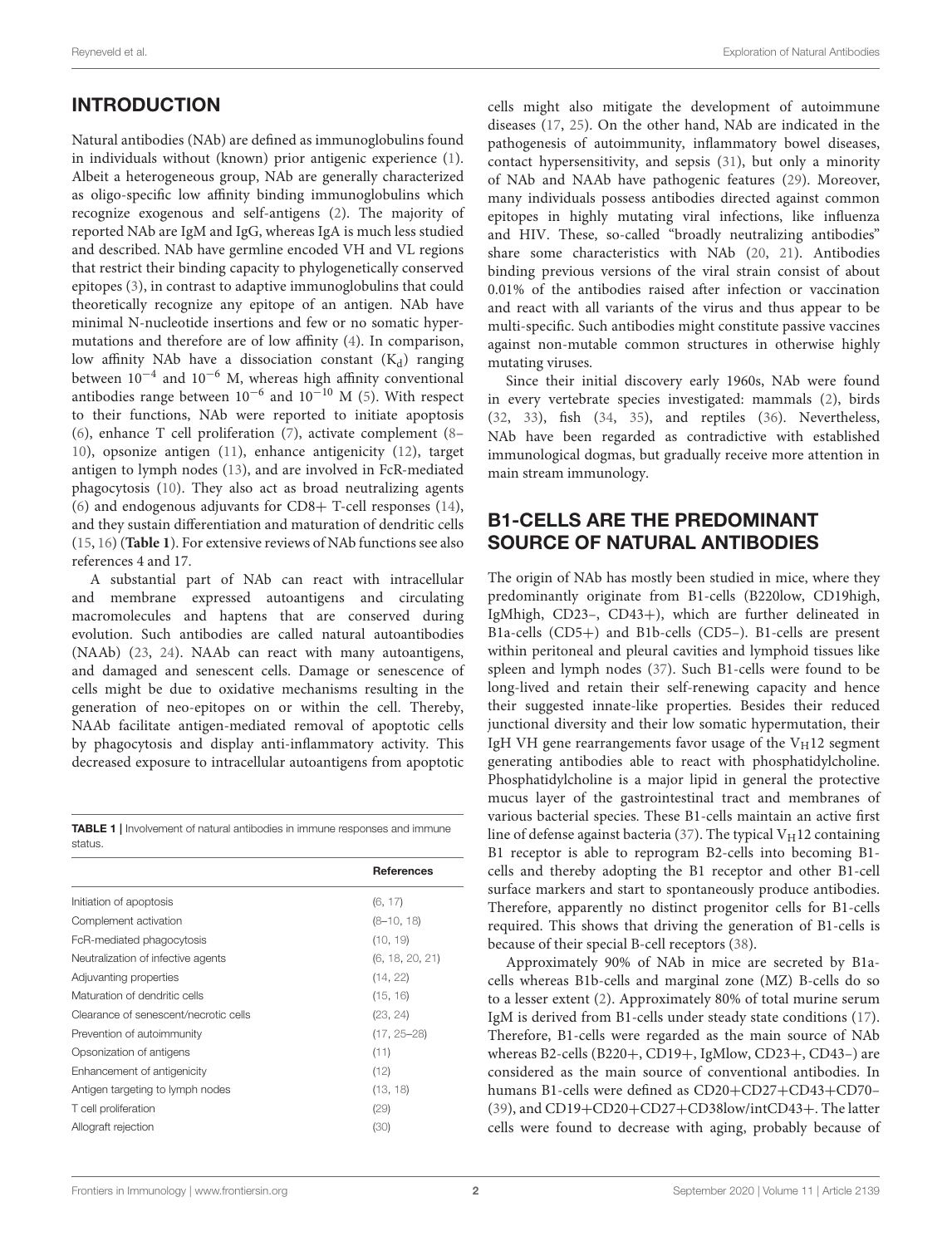poor bone marrow production which might have an impact on the ability to fight infections and the development of age-related diseases [\(40\)](#page-14-12). In all other species, B1-cells require identification and characterization, and their role in the release of NAb is unknown. For instance, B1-cells in cattle were defined by the originally used murine markers CD5 and CD11b and subdivided in CD5+CD11b- B1a-cells, CD5-CD11b+ B1b-cells and CD5-CD11b- conventional B2-cells [\(41\)](#page-14-13). Flow cytometry analysis showed a distinct cell population of IgM+, pSYK+ cells, indicating B1-cells in dairy cattle [\(42\)](#page-14-14). Phenotypical properties of NAb-secreting B-cells in other species remain enigmatic.

Although NAb B-cells are regarded as pre-defined, it is suggested that a NAb B-cell still requires antigenic selection and even T-cell help, remarkably by yδ T-cells [\(29\)](#page-14-1), but the exact mechanisms are not known [\(2\)](#page-13-1). One theory suggests that B1-cells are educated at mucosal (intestinal) sites under the influence of the microbiome. This is supported by the finding that NAb binding the carbohydrate Galα1-3Galβ1-4GlcNAc (α-Gal) in  $GALT^{-/-}$  mice were influenced by the *Clostridiales*, Bacteriodales, Lactobacillales, and Deferribacterales orders [\(43\)](#page-14-15). Anti-Gal NAb can block the entry and transmission of membrane-binding viruses as these cannot produce glycosylated proteins themselves [\(44\)](#page-14-16).

Fetal and neonatal self-reactive B1-cells do not show clonal expansion upon B-cell receptor (BCR)-signaling because of the expression of the inhibitor CD5 and a lack of fully functional CD19. Consequently, these B1-cells are silenced and thereby prevented to induce autoimmunity. Nevertheless, B1-cells can respond rapidly to different infections by firstly migrate to secondary lymphoid tissues and subsequently differentiate into IgM-secreting cells [\(45\)](#page-14-17). Thus, stimulation of murine B1-cells in peritoneal cavities does not directly lead to the secretion of NAb as these activated B1-cells migrate toward the spleen and lymph nodes before the secretion of natural IgM takes place [\(46,](#page-14-18) [47\)](#page-14-19). However, by Toll like receptor (TLR)-mediated activation these B1-cells can respond and circumvent the BCRinduced signaling block [\(45\)](#page-14-17). The restricted fetal preimmune repertoire in humans may contain potentially beneficial selfreactive innate-like B cell specificities that are involved in the removal of apoptotic cells and shaping of the gut microbiota after birth [\(48\)](#page-14-20). Another hypothesis is that IgM NAb Bcells are educated by maternal IgG, which in humans is the only antibody isotype that passes the placental wall. This IgG pool represents the unique environment experienced by the mother and is passed into the neonate as a single passive immunization. This idea is supported by observations that human neonates share a similar IgM profile with each other, whereas the IgG profiles of neonates are similar with their respective mothers [\(49\)](#page-14-21). During aging, the IgM and IgG profiles merge suggesting that the IgM repertoire is shaped by maternal IgG. Therefore, maternal IgG may act as the immunological homunculus [\(50\)](#page-14-22) shaping or educating the neonatal immune system. Whether this is true for all species is currently unknown. Bovine calves that do not receive maternal antibodies prior to intake of colostrum showed both IgM and IgG self-binding antibodies [\(51\)](#page-14-23), which are, however, dramatically increased after colostrum intake. Nevertheless, the exact origin of germline encoded NAb remains unknown and requires further investigation.

# THE MECHANISMS LEADING TO NATURAL ANTIBODY SECRETION ARE NOT FULLY UNDERSTOOD

Little is known about the mechanisms that underlie the secretion of NAb, but Holodick et al. [\(2\)](#page-13-1) propose some interesting models that may explain the activation routes of NAb B-cells. The first model states that a NAb B-cell is pre-existing, but in order to secrete NAb it must undergo classical maturation, activation and differentiation into plasma cells and memory B-cells. The existence of homeostatic self-binding NAb B-cells in this model could then be explained by the fact that IgM-BCRs have similar low affinity binding like IgM NAb and would therefore be able to escape negative selection. However, the model does not explain the necessity of structurally and functionally unique pre-existing immunoglobulins if editing and selection procedures will take place eventually.

The second model embraces the idea that a NAb B-cell is pre-existing and generates NAb at a constant rate without the need for antigenic activation. This is supported by the observation that NAb are universally present in many species without (known) antigenic stimulation and that IgM levels seem constant throughout life [\(52\)](#page-14-24), suggesting that NAb are a tightly regulated pool of immunoglobulins. However, the model fails to explain the presence of IgG and IgA NAb [\(53,](#page-14-25) [54\)](#page-14-26) as it does not allow hypermutation and class switching to occur. Instead, an antigenic overload would require compensation by adaptive IgG's that could lead to an excessive or irrelevant immune response.

The third model suggests that a NAb B-cell is pre-existing but that a slight antigenic push is required in order to secrete NAb. While the secretion of NAb has been implicated to be T-cell and antigen independent, there is a possibility that exogenous antigens are indeed involved in B-cell activation, but in a B-cell Receptor (BCR) independent manner instead of an antigen independent manner. Besides BCR, B-cells also express innate receptors (e.g., TLRs), and it was demonstrated that they are important mediators of B-cell activation, proliferation, and class-switching [\(45,](#page-14-17) [55\)](#page-14-27). One example is the BCR independent secretion of natural and self-reactive immunoglobulins binding LPS [\(55\)](#page-14-27), suggesting the involvement of the LPS recognizing TLR4. Moreover, B1-cells from naïve mice stimulated with IL-5 and TLR-agonists secreted IgM against oxidized lipids ex  $vivo$  [\(3,](#page-13-2) [56\)](#page-14-28), further suggesting that the secretion of NAb is BCR independent and rather regulated by innate pathways. Recently, it was also demonstrated that TLRs are critical for regulating antibody production by B1a-cells [\(45,](#page-14-17) [57\)](#page-14-29). Microbial-sensing TLR (e.g., TLR2 and TLR4) are required for anti-microbiota B1a-cell responses, whereas nucleic-acid binding TLR7 and TLR9 control B1a-cell responses to selfantigens like phosphorylcholine (the headgroup of oxidated phosphatedylcholine) and microbiota-derived antigens [\(57\)](#page-14-29). Unfortunately, this model is not able to explain the constant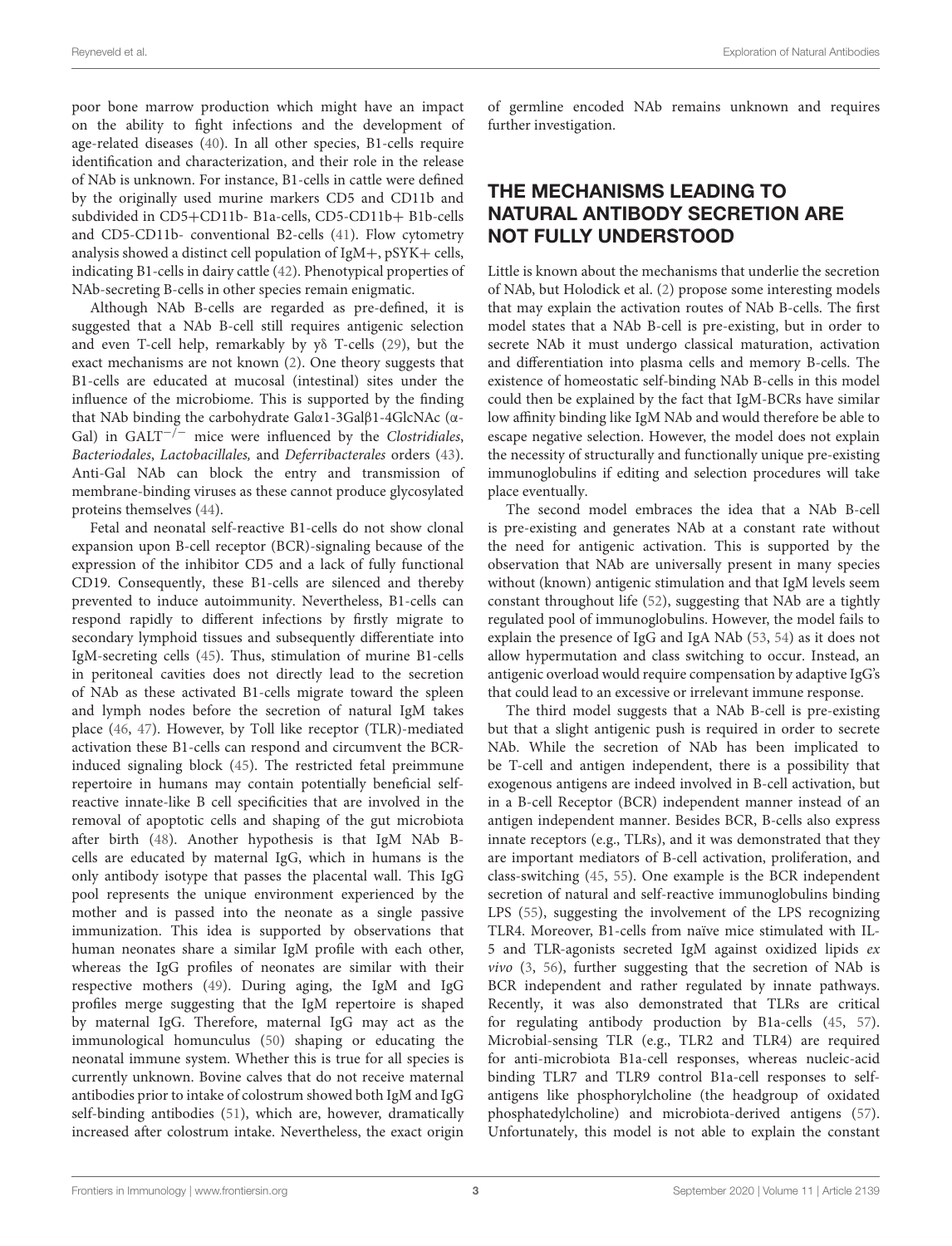secretion of IgM as it will only provide IgM when there is an antigenic demand.

The fourth model tries to create a middle ground by stating that a NAb B-cell is pre-existing and secretes IgM NAb in steady state conditions. However, it is able to differentiate into IgG or IgA secreting plasma cells after antigenic stimulation that allows somatic hypermutation and class switching. This view is supported by the finding that IgG NAb against citrate synthase (CS) in the pericardial fluid (PF) correlated with antibody titers against pathogens associated with cardiovascular diseases, whereas anti-CS IgM NAb were not [\(58,](#page-14-30) [59\)](#page-14-31). This also implies that only IgM antibodies could be defined as NAb according to the classical definition. As opposite to classical antigen-induced B-cell responses which are helped by  $\alpha\beta$  T-cells, NAb producing B cells were indicated not to require cognate T-cell help but depend on soluble mediators produced by γδ T-cells which should play a prominent role in their regulation through the fine-tuning of IL-4-levels [\(29\)](#page-14-1). The earlier arising  $\gamma\delta$  T-cells during ontogeny should be better positioned than αβ T-cells to shape the developing repertoire of NAb. Since ligand specificities of NAb and  $\gamma\delta$  T-cell receptors appear to overlap, this may allow γδ T-cell help for certain NAb specificities [\(29\)](#page-14-1). Lastly, since vertebrates share many macromolecules with the microbiome, "cross reactivity," and the role of the microbiome in shaping and maintaining the NAb-repertoires cannot be excluded. Many "classical" NAb may be initiated by the intestinal and oral cavity microflora [\(44,](#page-14-16) [60\)](#page-14-32). In conclusion, further research regardless of species is required to fully understand the origin, induction and activation pathways of NAb B-cells and NAb.

# NATURAL ANTIBODY REACTIVITY

Since their discovery in the early 1960s, NAb were neglected or denied within the immunological society because of their apparent contradiction with established immunological dogma's. Germline encoded immunoglobulins do not fit in the fundamentals of random VDJ-rearrangement, and the existence of self-binding NAb is incompatible with Burnet's clonal selection theory [\(61\)](#page-14-33), stating that self-binding B-cells are selectively removed from the circulation. Furthermore, the properties of NAb could also be perceived as redundant because high-affinity binding and mono-specificity are regarded as key characteristics of relevant and effective immunoglobulins.

### NATURAL ANTIBODIES BINDING TO SELF-ANTIGENS ACT AS HOMEOSTATIC AGENTS

On average, humans possess around 5 l of blood containing 4 x  $10<sup>9</sup>$  white blood cells per liter of blood of which 5% is comprised of B-cells. In turn, ∼5% of the B-cell population are considered to be B1-cells, amounting to  $5 \times 10^7$  B1-cells in an average human which suggests that NAb are a major part of the systemic antibody pool [\(5,](#page-13-4) [62\)](#page-14-34).

Autoantibodies have a bad reputation in immunology as they are the primary mediators in many autoimmune diseases.

The majority of these disorders are hallmarked by the presence of autoantibodies against specific target antigens [\(63\)](#page-14-35). For example, Graves' disease is characterized by antibodies targeting the Thyroid Stimulating Hormone (TSH) receptor, which results in an unregulated secretion of thyroid hormones [\(63\)](#page-14-35). Autoantibodies against Ro/SSa and La/SSb are hallmarks of Sjögrens Syndrome, which is an autoimmune disorder that mainly affects mucous membranes and moisture-secreting glands in the eyes and mouth [\(64\)](#page-14-36). More than 180 unique autoantibodies were identified in Systemic Lupus Erythematosus (SLE), a systemic autoimmune disease that affects multiple organs [\(65\)](#page-14-37). Despite these negative associations, self-binding immunoglobulins can already be detected in future patients with autoimmune diseases years before the onset of autoimmunity without showing any signs of pathology [\(66,](#page-14-38) [67\)](#page-14-39). A large portion of B-cells are self-binding under steady state conditions and murine B1a-cells are positively selected for self-reactivity [\(37\)](#page-14-9). Moreover, 75% of early immature naïve murine Bcells and 20% of mature naïve B-cells are self-binding and somatic hypermutation even restores self-reactivity back to approximately 45% [\(68,](#page-14-40) [69\)](#page-15-0). Despite the immense pool of diverse antigens available, "only" 100 immune diseases are known, of which half of them have signature antigens for autoantibodies, which is a very small part of the total proteome [\(63\)](#page-14-35) as already indicated above [\(29\)](#page-14-1). This raises questions about the nature of these hallmark antigens and why the rest of the proteome is not a trigger for autoimmunity.

In all "normal" healthy individuals, in human cord blood and in "antigen-free" mice [\(1\)](#page-13-0), self-binding antibodies are found of the IgM, IgG, and IgA classes, binding a variety of structurally different serum proteins, surface molecules, and intracellular structures like ubiquitin, collagen, hemoglobin-α, ss- and dsDNA, fibrin, the carbohydrate α-Gal, extracellular cytokines [\(54\)](#page-14-26), nuclear membrane antigens [\(70\)](#page-15-1) and cell membrane components such as oxidized lipoproteins [\(24,](#page-13-16) [71\)](#page-15-2). Exposure of these kind of self-antigens in the wrong context, for example due to necrosis or aberrant apoptosis could lead to unwanted presentation to adaptive immunity and subsequent autoimmunity with severe consequences for the affected individual. Therefore, it can be hypothesized that NAb neutralize these antigens before an adaptive immune response or inflammation is initiated against them. For instance, protective natural IgM's binding phosphorylcholine were negatively correlated with IL-6 and TH17 responses in SLE patients and could be related to the intestinal microbiota [\(72\)](#page-15-3).

The antigens that are targeted by self-binding NAb may in fact function as Damage/Danger Associated Molecular Patterns (DAMPs), which are endogenous compounds that are constitutively expressed in all tissues. When released into the periphery during degranulation, cell injury or necrosis, they induce chemotaxis and various forms of immune activation [\(73\)](#page-15-4). Heat shock proteins (HSP), annexin, S100 proteins and galectins are considered as signature DAMPS [\(74\)](#page-15-5), but were also found to be targets for NAb [\(54\)](#page-14-26). It was demonstrated that a pool of IgM's inhibited TLR mediated cytokine expression and mitogen activated protein (MAP) kinase activation in vitro and specifically induced inhibitory signaling pathways in innate immune cells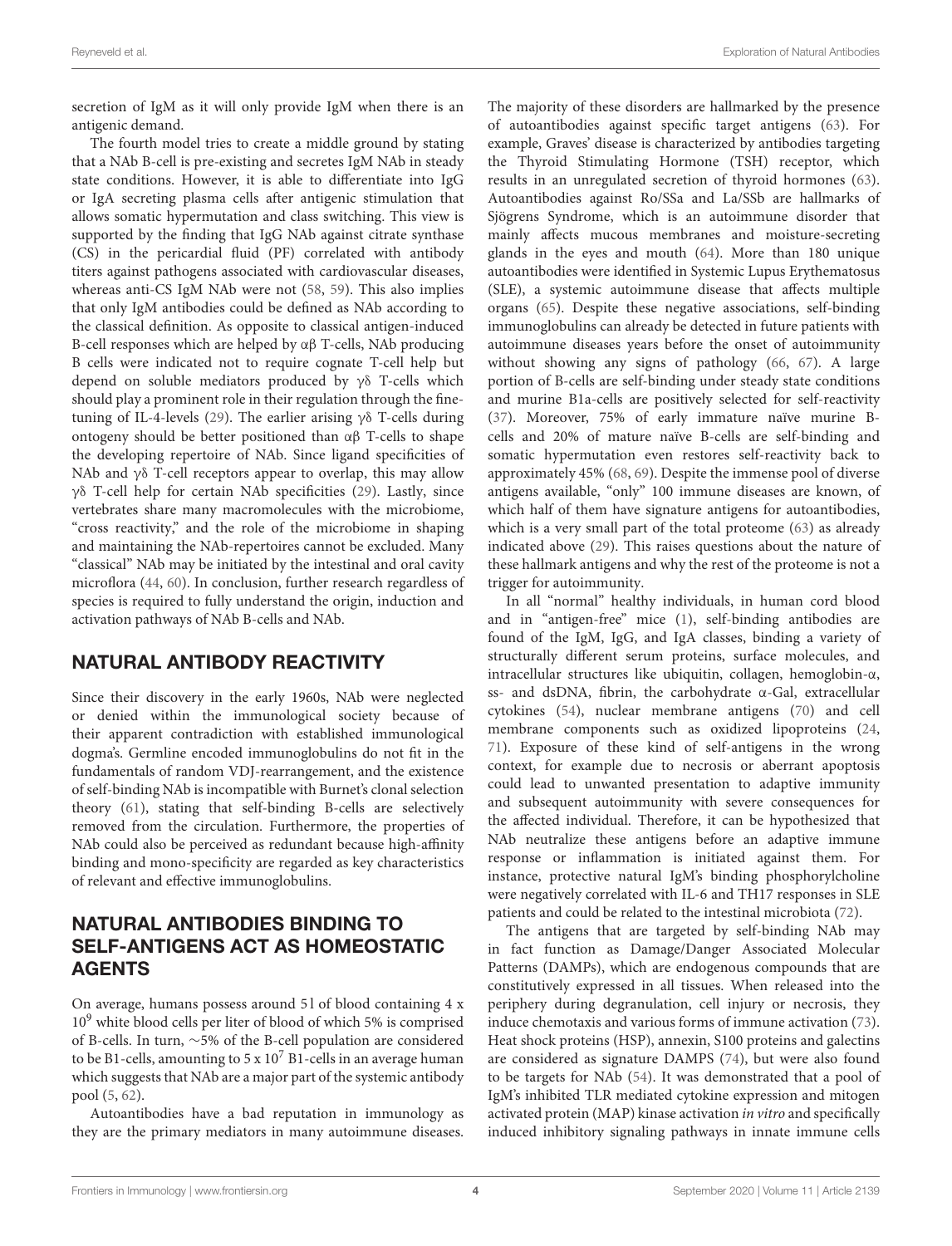[\(17\)](#page-13-17). While this shows that NAb can have a direct inhibitory function on immune cells, it can be hypothesized that this is mediated by the formation of immune complexes, presumably with DAMPs. This would be an essential mechanism as decreased NAb-levels would leave DAMPs in the circulation and susceptible to be intercepted by adaptive immune cells, leading to a proinflammatory immune response. While this is beneficial in some cases, it could have severe consequences if inflammation occurred in the wrong context. Natural antibodies that are part of immune complexes can essentially be eliminated without the induction of inflammation, tissue repair and controlled catabolism.

Another mechanism that is suggested to be used by NAb against self-antigens is the regulation of B-cell development and selection by IgM's, as it was found that selective IgM deficient mice developed pathological autoimmunity [\(26\)](#page-13-24). B cells, which express BCRs specific to hen egg lysozyme (HEL) were found to display diminished responsiveness to HEL stimulation in presence of soluble anti-HEL IgM antibodies suggesting IgM as negative regulator of BCR signaling. Soluble IgM antibodies may than act as decoy receptors for self-antigens that are recognized by membrane bound BCRs [\(75\)](#page-15-6). Together with other data from  $Fc\mu R^{-/-}$  mice, it was demonstrated that IgM NAb most likely facilitate the healthy development of B-cells in an FcµR-dependent manner [\(76,](#page-15-7) [77\)](#page-15-8). As IgM is not able to pass the placental wall, an IgM-dependent IgM secreting B1 cell subset must pre-exist to facilitate this process [\(26\)](#page-13-24). Natural IgM deficiency does affect B-cell development and selection and induces tolerance that prevents development of primary autoimmune diseases [\(26\)](#page-13-24).

It is most likely that NAb also bind self-antigens that are not considered as typical DAMPs. For instance, antibodies binding many self-antigen fragments were found in liver from mice [\(78\)](#page-15-9), liver, brain, kidney, and muscle from humans [\(79](#page-15-10)[–83\)](#page-15-11), and liver from cows [\(84\)](#page-15-12) and poultry [\(85\)](#page-15-13), but the functions of NAb binding such to be defined self-tissue antigens is still unknown. Hartman et al. [\(86\)](#page-15-14) found that hybridomas from unmanipulated adult murine spleen cells revealed a pattern of a diverse VH usage reflecting the germline repertoire. The majority of murine organ reactive IgM NAb were polyreactive, expressing a broad range of unique and not indiscriminate reactivity patterns for both self and foreign antigens, suggesting that many naturally activated adult B-cells are highly polyreactive and that autoreactivity is a consequence of polyreactivity. The population of NAb exhibiting organ reactivity overlaps the populations of other IgM autoantibodies, and all these derive from a pool of polyreactive IgM antibodies which are polyclonally activated in the early immune response. These polyreactive natural antibodies may then represent a first line of defense and offer protection for the host against a variety of foreign agents [\(86\)](#page-15-14).

In summary, it is very likely that self-binding NAb are systemic surveillance molecules that maintain immune homeostasis by aiding in the clearance of dying cells and apoptotic debris, thereby preventing activation of the immune system against the self and the subsequent development of self-immunity [\(3,](#page-13-2) [27,](#page-14-41) [28\)](#page-14-0). In this light, it is fitting to regard pathological autoimmunity as a dysregulated state of initial homeostatic autoimmunity, rather than onset of previously absent self-recognition [\(87\)](#page-15-15).

# NATURAL ANTIBODIES BINDING TO FOREIGN ANTIGENS ACT AS A FIRST LINE OF DEFENSE

Immunoglobulins in the absence of known immunization or vaccination against foreign antigens are persistently found in many species and have been isolated from various sources, including serum, milk, saliva, mucus, eggs, and feces. For an extensive review on NAb binding fungi, viruses and bacteria see also reference 17. NAb bind to foreign (microbial) antigens like lipopolysaccharide (LPS), lipoteichoic acid and peptidoglycans [\(88\)](#page-15-16), which are present on many different types of bacteria. NAb were found to react with phosphorylcholine, which is present in the cell wall of Streptococcus pneumoniae [\(89\)](#page-15-17), but also occurs on mammalian cell-membranes when phosphatidylcholine is oxidized. NAb are reactive with viruses and showed to bind to lymphocytic choriomeningitis virus (LCMV), vesicular stomatitis virus (VMV) [\(90\)](#page-15-18), and various strains of Influenza [\(91\)](#page-15-19). In addition, NAb also bind foreign (nonself) antigens that are not considered as pathological. Humans, rats, mice and alligators without previous immunization showed antibodies binding chicken red blood cells [\(92\)](#page-15-20), whereas poultry [\(32\)](#page-14-4), pigs [\(93\)](#page-15-21), and cattle [\(94\)](#page-15-22) all demonstrated to have NAb against Keyhole Limpet Hemocyanin (KLH). KLH is a large 390 kDa glycosylated protein from the gastropod Megathura crenulata which is found within the waters near California [\(95\)](#page-15-23) and therefore an antigen that is highly unlikely to be experienced by non-marine individuals. To our knowledge, there is little evidence of cross reactivity with known infectious agents albeit the largeness of KLH does not completely exclude cross reactive antibodies. KLH is a potent immunogenic protein, but it does not cause adverse immune effects in humans and it is therefore a widely used vaccine carrier protein. Thus, KLH-binding NAb and likely NAb to other non-self-antigens appear to act as a vanguard of the immune system by protecting the host in an innate fashion during the relatively slow development of a specific antibody response.

# IgM AND IgG NATURAL ANTIBODIES IN HEALTH AND DISEASE

IgM and IgG are the most extensively described classes of NAb in literature and were found to be implicated in many human infectious diseases and disorders, including neurological disorders, cancer, diabetes, and cardiovascular diseases. For an extensive review of the involvement of NAbs in health and various infectious-, tumor-, neurological-, and metabolic diseases see reference 94. Interestingly, lower levels of self-binding NAb are usually negatively correlated with disease onset and progress whereas high levels often correlate with protection or the absence of disease. In humans, profiles of NAb binding self-antigens were proposed as biomarkers or fingerprints for the physiological and health status of individuals [\(78,](#page-15-9) [96\)](#page-15-24), including parasite infections such as malaria and schistosomiasis [\(97\)](#page-15-25). The observed decline in the amount, or efficacy of homeostatic natural antibody levels were associated with a relative loss of protection against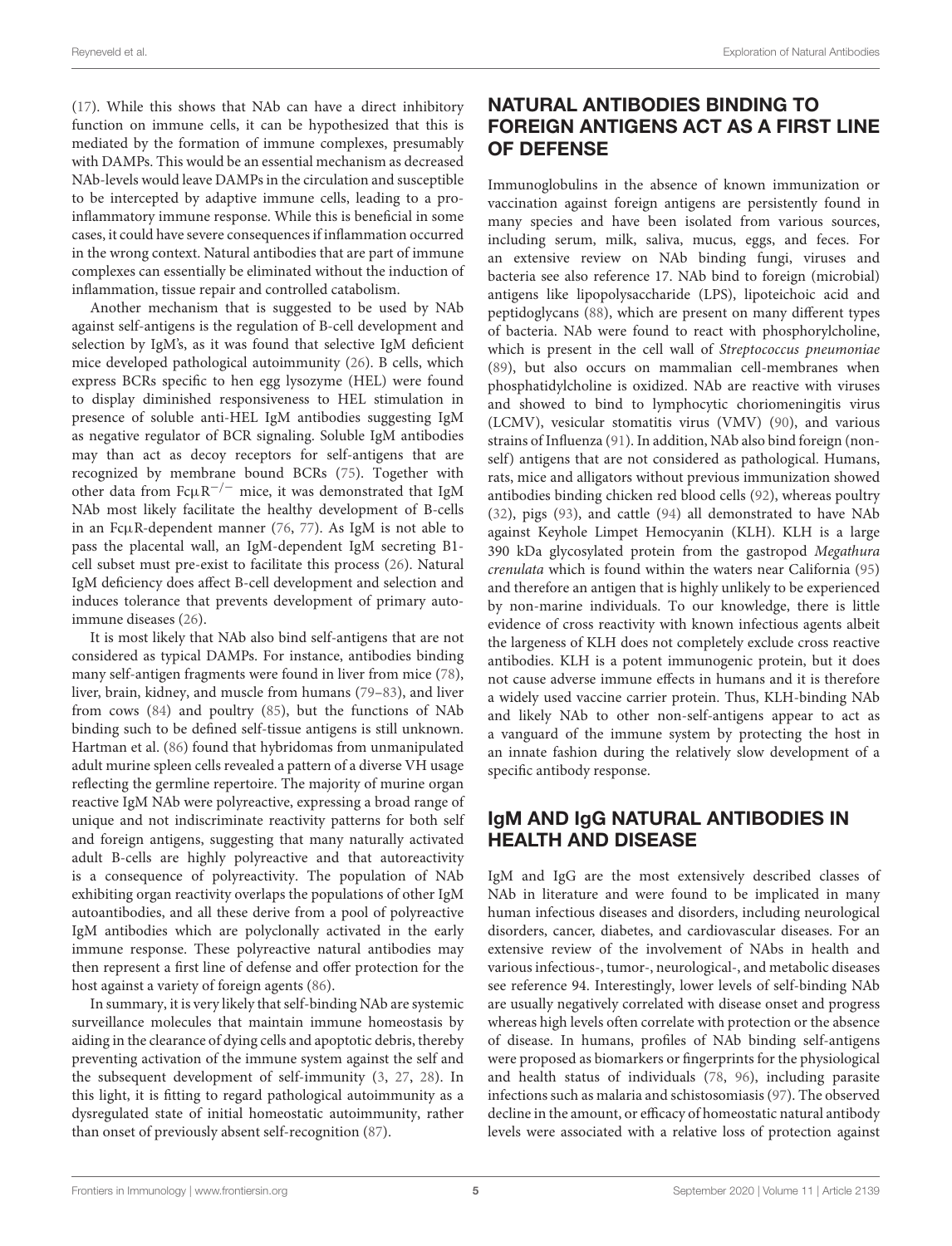molecules involved in diseases whose incidence rises in the older age population, and that those individuals experiencing the greatest loss are at the highest risk. Natural antibodies were thus proposed as rheostats for susceptibility to several age-related diseases [\(98\)](#page-15-26).

In veterinary species, clear relations between NAb and diseases were hardly expected, and thus much less studied, and are therefore much less known. In pigs, significant associations with osteochondrosis (OC) were found for IgM levels binding chondroitin sulfate A at 6 weeks of age (odds ratio (OR) 1.4 and 1.5), actin at 6 weeks of age (OR 1.4 and 1.3), thyroglobulin at 24 weeks of age (OR 1.5 and 1.3), and levels of IgG binding at 6 weeks of age (OR 1.7 and 1.4). Additionally, significant associations with OC were also found with IgM levels binding albumin or KLH at 6 weeks of age (OR 2.3 and 1.4), and with IgM levels binding actin at 24 weeks of age (OR 1.3) suggesting associations between the presence and levels of NAb-idiotypes at a young age and development of OC at later age [\(99\)](#page-15-27).

# NATURAL ANTIBODIES AGAINST BRAIN EPITOPES AND THEIR RELATIONSHIP WITH NEURODEGENERATION

For decades, the central nervous system (CNS) has been considered as an immune privileged site with relatively low to no detectable immune activity. Microglia and astrocytes can present antigen, but Major Histocompatibility Complex (MHC) -I and MHC-II expression is low and classical lymphatic drainage is apparently absent [\(100\)](#page-15-28). However, the concept of an immune privileged brain has been moved aside in favor of "an immunologically unique environment" as it becomes more apparent that the CNS is more accessible to the immune system than has previously been thought. This access probably also applies for NAb as self-binding NAb targeting brain epitopes were found in healthy subjects or in the context of neurodegenerative disorders as exemplified below.

Multiple sclerosis (MS) is a neurodegenerative disorder in which an immune-mediated degeneration of myelin and subsequent loss of cognition is observed in about 50% of the patients. A human natural IgM (hIgM22) bound to oligodendrocytes in fresh brain slices [\(101\)](#page-15-29). hIgM22 is thought to bind sulphated molecules, especially the myelin essential component sulfatide [\(102\)](#page-15-30). Sulfatide acts as a negative feedback regulator for oligodendrocyte survival [\(103](#page-15-31)[–105\)](#page-15-32), which is the major cell type to produce myelin. A decrease in hIgM22 could lead toward neurodegeneration due to an increased availability of inhibitory sulfatide whereas binding of hIgM22 to sulfatide retains oligodendrocyte survival and subsequent myelin synthesis [\(102,](#page-15-30) [104\)](#page-15-33). Indeed, hIgM22 induced remyelination in Theiler's Murine Encephalomyelitis Virus (TMEV), which is commonly used as a murine model of human MS. Lastly, hIgM22 was also able to bind to gangliosides and was therapeutic in a murine model of human Amyotrophic Lateral Sclerosis (ALS) [\(106\)](#page-15-34).

Alzheimer's Disease (AD) is a neurodegenerative disorder characterized by deposition of Amyloid βeta (Aβ) plaques and Tau rich neurofibrillary tangles (NFT) [\(107\)](#page-15-35). Aβ originates from the cleavage of the Amyloid Precursor Protein (APP), which is thought to play a role in synapse formation although its function is not fully understood [\(108\)](#page-16-0). Neuroprotective NAb binding to assemblies of amyloidogenic peptides were reported to decrease with normal aging and advancing AD [\(109\)](#page-16-1), and AD patients had decreased amounts of natural IgM and IgG against Aβ compared to age matched healthy individuals [\(110\)](#page-16-2). This proved to be a therapeutic target of interest as APP-transgenic mice maintained their initial cognition level while having decreased cerebral Aβ depositions after intravenous administration of anti-Aβ antibodies [\(19\)](#page-13-19). An observed side effect in mice, however, was the occurrence of cerebral microhaemorrhages. This was explained by a lower specificity of IgG for Aβ compared to IgM and the ability of IgG to pass the blood-brain barrier [\(111\)](#page-16-3), demonstrating a more protective role of natural IgM in contrast to natural IgG. The second major AD associated protein is tau which, in its native form acts as a mediator in the generation and stabilization of microtubules. In NFT however, it is present in a hyper phosphorylated form [\(112\)](#page-16-4) making it an excellent target for homeostatic immunity due to its modifications. Indeed, anti-tau IgG was found in healthy controls and pooled commercial IgG, although no clear differences in concentrations were found between these groups and AD patients [\(113\)](#page-16-5). Of note, the therapeutic efficacy of anti-Tau antibodies was epitope dependent [\(114\)](#page-16-6).

Many mouse strains suffer from an age-related progressive clustering of Periodic acid-Schiff granules within the hippocampus, which are characterized by the expression of a not fully defined carbohydrate neo-epitope. It was found that ICR-CD1, BALB/c and SAMP8 mouse strains have natural IgM's against these carbohydrate structures at all ages and even under germfree conditions [\(115\)](#page-16-7). Strikingly, the same study also found that serum of rats, rabbits, goats and even commercially available antibodies also reacted with pathological granules in hippocampal tissue of ICR-CD1 mice, suggesting that they are conserved and widespread across species. In summary, literature (**[Table 2](#page-6-0)**) demonstrates that brain epitopes are targets for NAb and that decreased levels can be negatively associated (or correlated) with neurodegeneration, whereas protection to behavioral disorders such as schizophrenia were correlated with for instance protective platelet associated autoantibodies [\(117\)](#page-16-8).

NAb could also influence behavior, depression or anxiety, as these mental states were demonstrated to show immune alterations in general [\(134\)](#page-16-9). Decreased levels of IgM NAb against oxidative stress epitopes like malondialdehyde and azelaic acid were found in deficit schizophrenia [\(118\)](#page-16-10).

Veterinary models on the relations between NAb and neurological disorders are scarce. Pigs that were housed for 9 weeks in a straw embedded environment showed higher levels of IgM NAb binding myelin basic protein (MBP) compared to pigs kept in a barren environment [\(119\)](#page-16-11), suggesting that the straw embedded environment has an enriching effect on the brain and either results in higher NAb-levels or prevents a decrease of these antibodies in barren environment kept pigs. Interestingly, in the barren kept pigs increasing levels of IgM binding MBP positively correlated with a decrease in viral PPRSV RNA levels [\(135\)](#page-16-12) suggesting that high NAb-levels to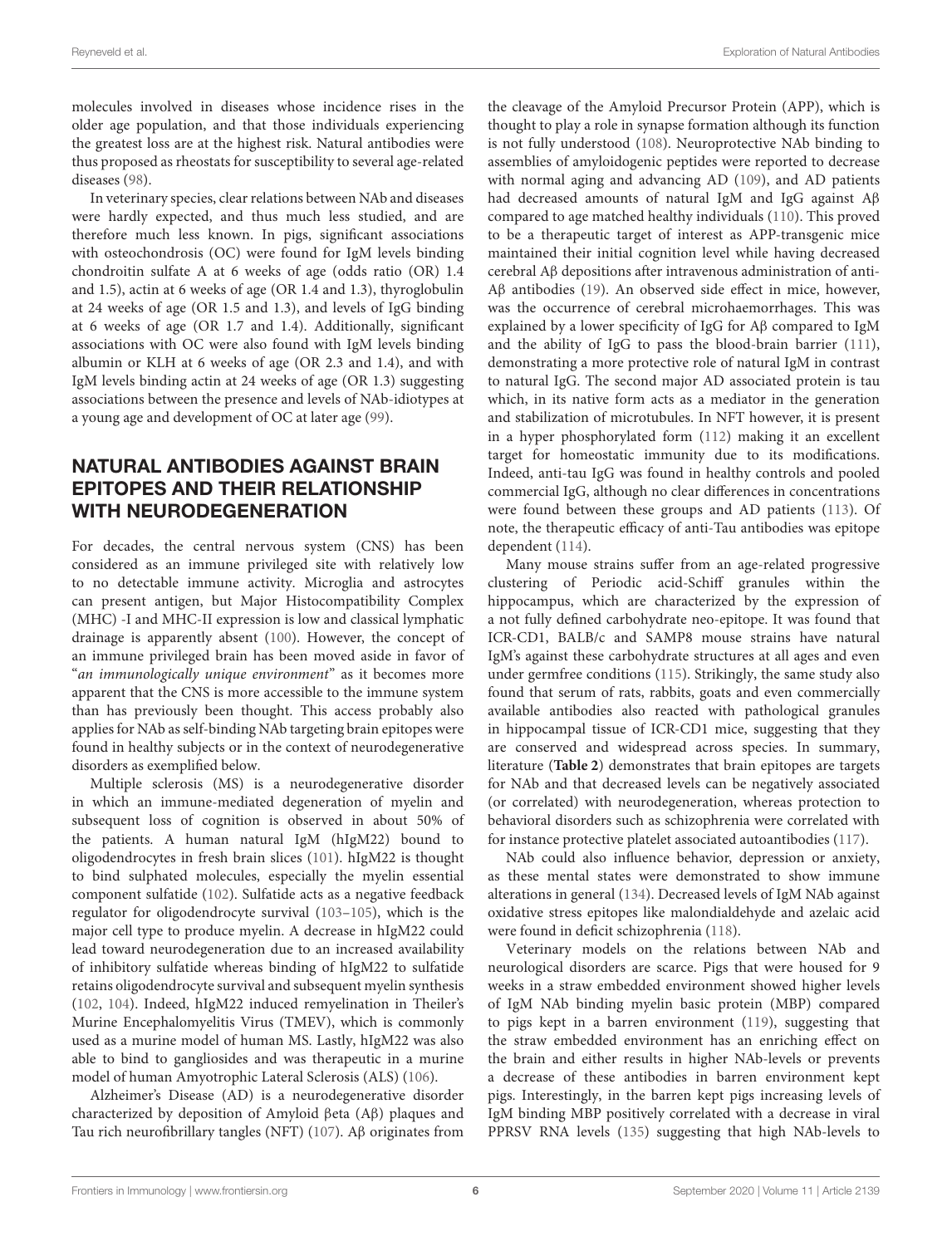<span id="page-6-0"></span>TABLE 2 | Involvement of natural antibodies in disorders.

| <b>Species</b> | Antigen(s)                                | Isotype       | <b>Disorder</b>                                                                                                                                                                 | Protection | <b>References</b> |
|----------------|-------------------------------------------|---------------|---------------------------------------------------------------------------------------------------------------------------------------------------------------------------------|------------|-------------------|
| Human, mice    | Various self-antigens and<br>neo-epitopes | IgM and IgG   | Various: anti-inflammation, OxLDL, tumors, neurologic<br>diseases, infections, clearance senescent cells and cytokines,<br>passive protection to autoimmunity and tissue injury | Yes        | (116)             |
| Pig            | Chondroitin sulfate,                      | IgM, IgG      | Osteochondrosis                                                                                                                                                                 | Yes?       | (99)              |
|                | Actin, KLH                                |               |                                                                                                                                                                                 |            |                   |
|                | Thyroglobulin                             |               |                                                                                                                                                                                 |            |                   |
| Mice           | Myelin sulfatide                          | IgM           | Multiple sclerosis                                                                                                                                                              | Yes        | (101)             |
| Human          | Amyloid                                   | IgM           | Alzheimer                                                                                                                                                                       | Yes        | $(109 - 111)$     |
| mice           | Amyloid beta-peptide                      | Polyclonal    | Alzheimer                                                                                                                                                                       | Yes        | (19)              |
| Human          | Platelets                                 | lgG           | Schizophrenia                                                                                                                                                                   | Yes        | (117)             |
| Human          | Malondialdehyde                           | lgM           | Schizophrenia                                                                                                                                                                   | Yes        | (118)             |
| Pig            | Myelin basic protein                      | lgM           | unknown                                                                                                                                                                         |            | (119)             |
| Chicken        | PC-BSA                                    | lgM           | Non-aggressive behavior                                                                                                                                                         |            | (120)             |
| Chicken        | PC-BSA                                    | lgG           | Aggressive behavior                                                                                                                                                             |            | (120)             |
| Human          | oxLDL                                     | lgM           | Carotid atherosclerosis                                                                                                                                                         | Yes        | (121)             |
| Human          | PC-KLH, PC-BSA                            | lgG           | Cardiovascular diseases                                                                                                                                                         | Yes        | (122, 123)        |
| Human          | Phosphorylcholine,                        | lqM           | Atherosclerosis,                                                                                                                                                                | Yes        | (27, 124)         |
|                | Cardiolipin                               |               | Stroke,                                                                                                                                                                         |            |                   |
|                |                                           |               | Myocardial infections                                                                                                                                                           |            |                   |
| Mice           | Malondialdehyde                           | lgM           | Hepatic inflammation                                                                                                                                                            | Yes        | (125)             |
| Mice           | Phosphoryl-enriched-                      | Not specified | Non-alcoholic                                                                                                                                                                   | Yes        | (126)             |
|                | Pneumococci                               |               | Steatohepatitis                                                                                                                                                                 |            |                   |
| Mice           | Oxidized phospholipids                    | IgM           | Atherosclerosis                                                                                                                                                                 | Yes        | (127)             |
| Mice           | Phosphorylcholine,<br>T15-idiotype        | lgM           | Vein graft atherosclerosis                                                                                                                                                      | Yes        | (128)             |
| Chicken        | KLH                                       | lgM           | longevity                                                                                                                                                                       |            | (129, 130)        |
| Cow            | KLH                                       | IgM, IgG      | <b>Mastitis</b>                                                                                                                                                                 | Unknown    | (131)             |
| Human          | Low density lipoprotein                   | lgM           | Atherosclerosis                                                                                                                                                                 | Yes        | (132)             |
|                |                                           | lgG           | Pro-atherosclerosis                                                                                                                                                             |            |                   |
| Mice           | <b>CNS-cells</b>                          | lgM           | Remyelination                                                                                                                                                                   |            | (101)             |
| Mice           | Gangliosides                              | lgM           | Amyotrophic                                                                                                                                                                     |            | (108)             |
|                |                                           |               | Lateral sclerosis                                                                                                                                                               |            |                   |
| Human          | Gala1-3Galß1-GlcNAc                       | IgM, IgG,     | Henoch-Schönlein purpura                                                                                                                                                        |            | (43, 44, 54, 133) |
|                |                                           | IgA           | IgA nephropathy                                                                                                                                                                 |            |                   |
|                |                                           |               | Crohn's disease                                                                                                                                                                 |            |                   |

a self-antigen enhanced resistance to PRRSV. The underlying mechanism remained unknown. Also recently, higher levels of IgG NAb were found in poultry strains bred for aggressive behavior, whereas the non-aggressive strain showed higher levels of IgM NAb [\(120\)](#page-16-14). Further research is required to understand the relationship between NAb (isotypes) and behavior, but the current data suggest that self-binding antibodies protect against autoimmunity, chronic inflammation and necrosis which may underlie neurological disorders and misbehavior.

# NATURAL ANTIBODIES AGAINST TUMOR-ASSOCIATED EPITOPES AND THEIR ANTI-TUMOR EFFECTS

Cellular transformation occurs in all types of cells and may lead to the development of tumors, albeit this is a relatively rare phenomenon compared to the high frequency of spontaneous mutations that occur in an individual [\(136\)](#page-16-28). Immune processes are likely involved in clearing corrupted cells or components out of circulation. NAb may play an important part in this as nearly all monoclonal tumor targeting antibodies isolated from cancer patients so far were oligo-specific low affinity binding pentameric IgM's [\(137\)](#page-16-29). Furthermore, natural IgM's to cancer associated autoantigens were detected up to 5 years before onset of breast cancer [\(138\)](#page-16-30), suggesting their pre-existence but also providing diagnostic value as early biomarkers.

Carbohydrate structures are highly expressed on tumor cells and can be recognized by NAb [\(139\)](#page-16-31). SC-1 is an isolated monoclonal IgM from a signet-ring cell carcinoma patient [\(140\)](#page-16-32) and binds to a carbohydrate modified version of decay acceleration factor B (DAF/CD55), which is highly expressed on tumor cells and aids in immune evasion [\(140\)](#page-16-32). SC-1 mediated crosslinking of DAF resulted in tumor-regression and apoptosis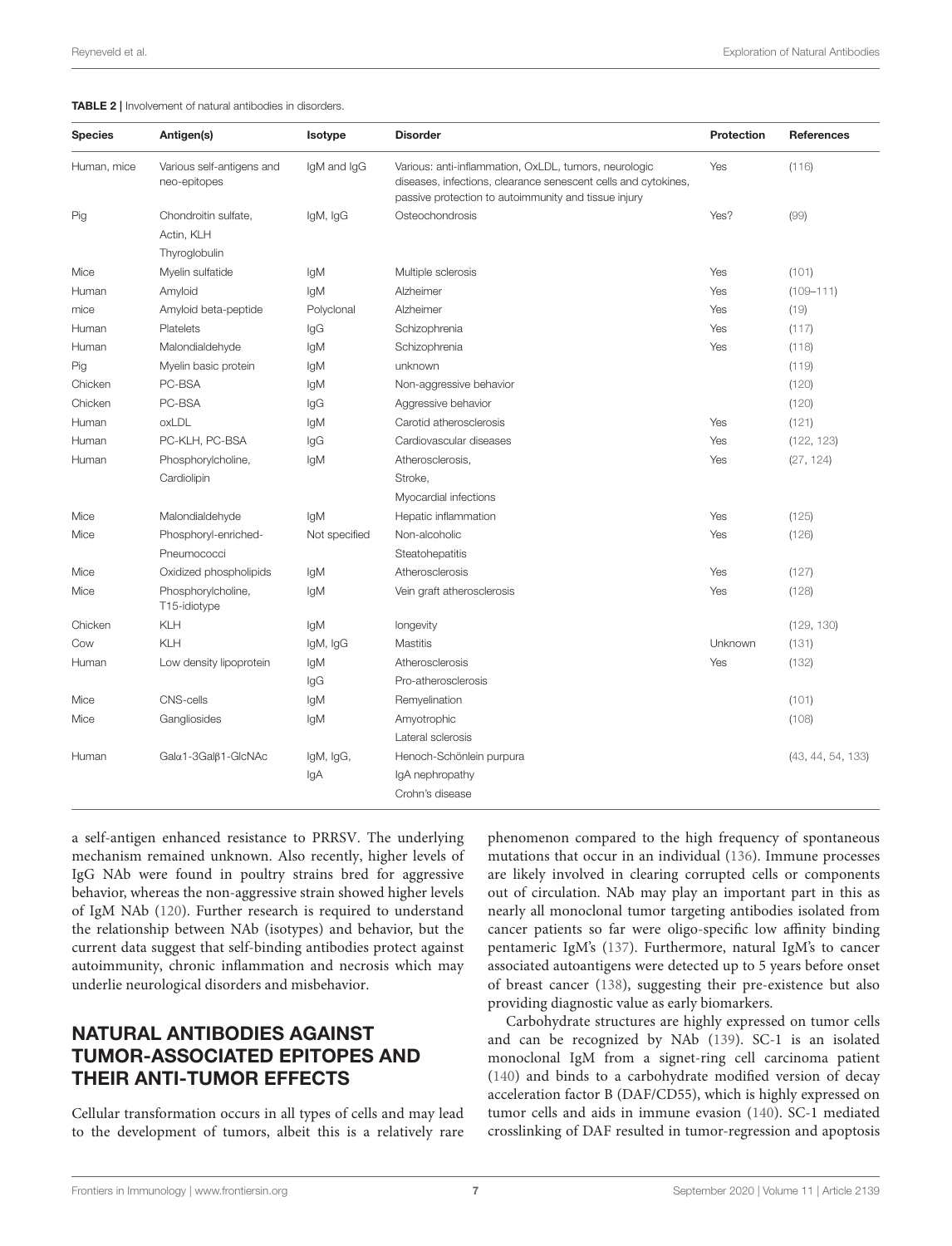of stomach cancers without showing cross-reactivity with healthy tissue [\(121\)](#page-16-15). PAM-1, a natural IgM isolated from a gastric carcinoma patient, binds to a carbohydrate modified isoform of cysteine rich fibroblast growth factor receptor (CFR-1), which is expressed on malignant cells but not on healthy tissue [\(141\)](#page-16-33). PAT-SM6 is a natural IgM isolated from a gastric cancer patient [\(142\)](#page-16-34) and binds to a glycosylated form of glucose-regulated protein 78 (GRP78), which is found on malignant cells but not on healthy tissue [\(143\)](#page-16-35). PAT-SM6 was also found to induce apoptosis in multiple myeloma cells binding to the glycosylated form of GRP78 while leaving healthy tissue unharmed [\(144\)](#page-16-36). Another study found that activation of peritoneal B1-cells with the C-type lectin agonist monophosphoryl lipid A (MPL) and the TLR agonist trehalose-6,6'-dicorynomicolate (TDCM) lead to increased production of IgM NAb in mice. These IgM's were targeted at carbohydrate antigens and suppressed tumor growth of peritoneal metastasis via the classical complement pathway [\(145\)](#page-17-0). In summary, NAb are able to challenge tumors by recognizing tumor specific antigens, specifically those with carbohydrate modifications. Circulating autoantibodies in cancer patients had high specificity for glycoxidation modified histone H2A suggesting that glycoxidation of proteins and related autoantibodies could act as early biomarkers of cancer [\(146\)](#page-17-1).

# NATURAL ANTIBODIES AGAINST OXIDIZED LIPIDS AND THEIR ROLE IN CARDIOVASCULAR DISEASE

Atherosclerosis is a chronic inflammatory disease that is characterized by the accumulation of apoptotic cells and oxidized lipids, specifically oxidized Low Density Lipoprotein (oxLDL) [\(147\)](#page-17-2). It was demonstrated that oxLDL is an important target for NAb. In mice, around 30% of the IgM NAb bound to oxidized lipids, atherosclerotic lesions or apoptotic cells [\(71\)](#page-15-2). Autoantibodies to oxLDL derived from "naïve" atherosclerotic mice shared complete genetic and structural identity with antibodies from the classic anti-phosphorylcholine B-cell clone, T15, which protects against common infectious pathogens, including pneumococci. S. pneumoniae immunized mice showed high circulating levels of oxLDL-specific IgM and persistent expansion of oxLDL-specific T15 IgM-secreting B cells, a decreased the extent of atherosclerosis [\(148\)](#page-17-3) and blocked uptake of OxLDL by macrophages [\(127\)](#page-16-21). High levels of IgM NAb against oxLDL were associated with protection against carotid atherosclerosis in hypertensive humans [\(149\)](#page-17-4), but high levels of IgG binding LDL could be pro-artherosclerosis [\(132\)](#page-16-26). NAb binding phosphorylcholine conjugated to BSA or KLH were decreased in patients with cardiovascular diseases and SLE and therefore proposed as potential protective factors [\(122,](#page-16-16) [123\)](#page-16-17). NAb against other oxidation-specific epitopes have also been described, including those against malondialdehyde and 4-hydroxynonenal which were found in mice under pathogen free and germfree conditions [\(150\)](#page-17-5). Immunoglobulins against phosphatidylserine and cardiolipin are generally associated with thrombosis, whereas immunoglobulins against their oxidized forms are associated with protection against atherosclerosis [\(27,](#page-14-41) [124\)](#page-16-18). Natural IgM and IgG against citrate synthase (CS) were found in serum of healthy individuals and pericardial fluid (PF) of patients that went through open heart surgery [\(58,](#page-14-30) [59\)](#page-14-31). CS is a highly conserved mitochondrial inner membrane enzyme involved in the citric acid cycle which occurs in nearly every cell, and especially in mitochondria-rich heart muscle cells. A relatively high number of B1-cells were present within PF and the prevalence of IgM NAb in PF was only half the amount of serum anti-CS IgM NAb in comparison to the total Ig levels that were four to eight times higher in serum [\(58\)](#page-14-30). Together, the data suggests that NAb play an important role in the regulation or prevention of cardiovascular diseases (**[Table 2](#page-6-0)**).

# NATURAL ANTIBODIES AND THEIR ROLE IN TRANSPLANTATION IMMUNOLOGY

NAb play an important role in transplantation immunology and allograft rejection [\(30\)](#page-14-2). NAb against the oligosaccharide moieties of the ABO blood group system have been welldescribed and a mismatched blood transfusion leads to hyper acute transplantation rejection with severe clinical consequences. Graft B-cells infiltrate coronary arteries resulting in cardiac allograft vasculopathy (CAV), an accelerated form of coronary artery disease (CAD) limiting the long-term survival after cardiac transplantation [\(151\)](#page-17-6). It was found that half of 100 B-cell clones isolated from three CAV cases showed oligo-reactivity toward apoptotic cells, dsDNA, cardiolipin, LPS and insulin [\(152\)](#page-17-7). Renal proximal tubular epithelial cells are considered relatively susceptible to ischemia reperfusion injury, and this was mediated by IgM NAb via the classical complement pathway [\(153\)](#page-17-8). Higher levels of IgG NAb binding apoptotic cells prior to kidney transplantation negatively correlated with graft loss, which was mediated by C4b complement deposition [\(154\)](#page-17-9). A subsequent study also found that polyreactive IgG clones from two kidney transplant recipients were able to bind to Human Leukocyte Antigen (HLA) class I, albeit non-native denatured HLA [\(155\)](#page-17-10). It can be postulated that an incorrect collection and transplantation of the organ would induce stress and subsequent antigen modification, therefore allowing homeostatic NAb to attack the neo-epitopes within the graft. Together, these studies demonstrate that graft-rejection should not strictly be attributed to monospecific immunoglobulins but probably rather to NAb, although the threshold for initiating this antibody-mediated rejection is unknown.

Apart from studies on pig tissues for human transplantation, transplantation studies are not a main topic in veterinary species and therefore knowledge on the role of NAb in these models is completely lacking.

# NATURAL ANTIBODIES AGAINST PATHOGENS AND INFECTIONS

NAb were acknowledged as a first line of defense to infectious agents [\(29\)](#page-14-1). IgM NAb might be involved in tuberculosis as a decrease in serum IgM levels against phospholipids is observed after intensive phase treatment, probably due to a decrease in bacterial burden [\(156\)](#page-17-11). However, a decrease in IgM contrasts with the observation in other models where a decrease in NAb usually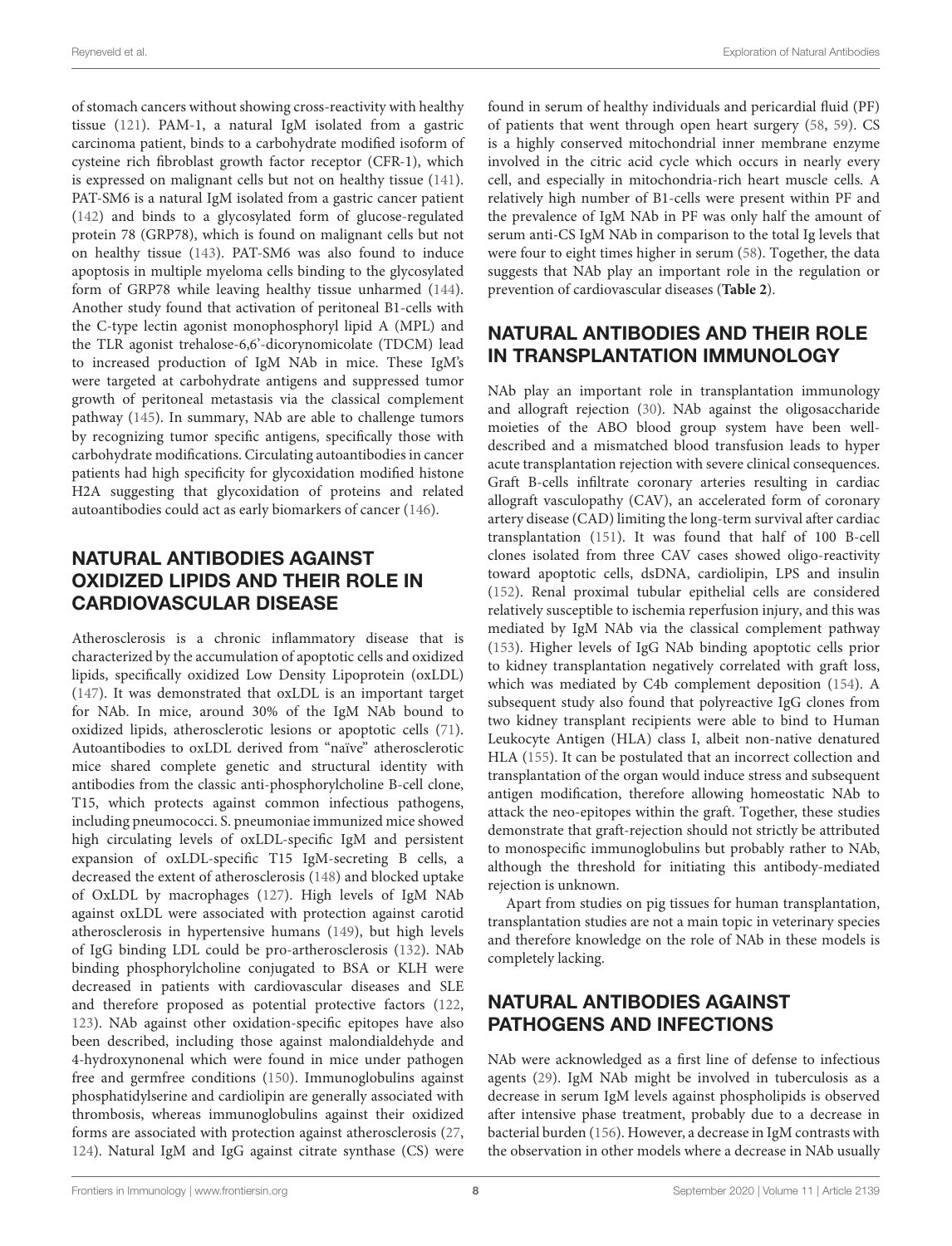is a negative predictor for disease. An age-dependent decline in IgM NAb against pneumococcal capsular polysaccharides (PPS) and IgG NAb against a pool of virulence-associated proteins (VAP) of various Streptococcus pneumoniae (S. pneumoniae) strains was observed in humans, which could lead to increased susceptibility to S. pneumoniae infection [\(157\)](#page-17-12).

In mice, NAb provide protection to viral infections (in an indirect fashion) by targeting virus-antibody complexes to the spleen and by contributing to the resolution of the acute phases of some viral diseases [\(18,](#page-13-18) [90\)](#page-15-18). Infections are also prevented indirectly by NAb binding self-receptors such as CCR5, essential for the entry of the HIV virions [\(158\)](#page-17-13). Maternal natural IgG antibodies protected neonatal mice from infection with enterotoxigenic E. coli infections when these antibodies were delivered across the placenta or through milk [\(159\)](#page-17-14).

Protection to infections has been observed in veterinary species, but information is still scarce. High levels of NAb binding Aeromonas salmonicida protected goldfish against experimental infection [\(160\)](#page-17-15), and high levels of NAb (and complement activity) correlated with fitness of wild boar when exposed to classical swine fever [\(161\)](#page-17-16). Chickens bred for high levels of anti-KLH NAb showed improved resistance to avian pathogenic E. coli [\(162\)](#page-17-17). The latter group also identified the existence of a single nucleotide polymorphism (SNP) variation in likely the TLR1A gene involved in determining the levels of natural antigen-specific IgM and total IgM antibodies in chickens [\(163\)](#page-17-18). Heritability of natural IgM antibody levels was found which was absent or low for natural IgG or IgA antibodies [\(164\)](#page-17-19).

In summary, NAb of the IgM and IgG class have been implicated in both health and diseases and are associated with protection against infections (**[Table 3](#page-9-0)**) and disorders (**[Table 2](#page-6-0)**) in humans and veterinary species. Future research should aim to expand this knowledge by further identifying more diseased states in which NAb are involved to further demonstrate their importance in maintaining health, and whether modulation of NAb-levels is feasible and desirable.

# IgA NATURAL ANTIBODIES REQUIRE MORE INTENSIVE INVESTIGATION

IgA is the most abundant immunoglobulin, with a production in humans of about 66 mg.kg<sup>-1</sup>.day<sup>-1</sup> (reflecting 3-5 g per day). In humans, monomeric IgA (at 2 mg.ml<sup>-1</sup>) predominantly resides in serum where it functions as a potent pro-inflammatory agent by inducing rapid FcαRI mediated activation of neutrophils [\(166\)](#page-17-20). In humans, two subclasses, IgA1 and IgA2, were identified in serum and secretions. These pro-inflammatory properties are not well-known as IgA has been perceived as a redundant noninflammatory immunoglobulin in the intestinal lumen, which is true for secretory IgA (sIgA). sIgA originates at the basolateral side of mucosal areas where J-chain linked dimeric IgA (dIgA) is transported across the mucosal barrier into the lumen via the polymeric IgA receptor (pIgR). Upon its release into the lumen, dIgA retains a fraction of the pIgR, known as the secretory component (SC), which makes sIgA more robust and resistant against bacterial derived proteases. The SC also prevents association with the FcαRI which prevents interaction with immune cells, resulting in a homeostatic immunoglobulin that neutralizes microbiota and food antigens to prevent interactions with the host [\(167\)](#page-17-21). Innate-like B1-cells can be stimulated by IL-5, IL-10, Toll-like receptor (TLR) agonists or whole bacteria to secrete IgM and IgA. As a pro-inflammatory immunoglobulin, serum IgA is crucial in the first line of defense against pathogens as a rapid activator of neutrophils. Meanwhile, homeostatic sIgA at mucosal sites most likely experiences the largest and most diverse amount of antigen interactions and is constantly challenged by this hostile environment.

IgA is perhaps the most important Ig-class, but the available literature on IgA NAb in humans and mice is lacking far behind in contrast to IgM and IgG NAb. Research in domesticated animals pointed to an important role for IgA NAb in binding larval antigens on mucosal tissues and aiding in the development of immunity to nematodes [\(168\)](#page-17-22), and other parasites. Further studies into the role of IgA NAb in veterinary species are urgently needed.

# IgA NATURAL ANTIBODIES IN SERUM BIND TO SELF-ANTIGENS

An antigen microarray screening of self-binding NAb in serum and cord blood of ten mothers and their infants found IgA NAb against myelin oligodendrocyte glycoprotein (MOG), Gelsolin, Low Density Lipoprotein (LDL), Factor X and Protease in all subjects [\(54\)](#page-14-26). While the reactivity of IgM NAb was nearly always higher than the reactivity of IgA NAb to a specific antigen, this was not the case for High Density Lipoprotein (HDL) and α2 microglobulin. On other occasions, IgA NAb showed higher reactivity against HDL, α2-microglobulin, LDL, Factor X, and Gelsolin compared to IgG NAb. Additional research is required to understand why IgA specifically seems to favor these antigens. Other studies found IgA NAb against α-Gal, which is considered as one of the most abundant natural antibodies [\(169\)](#page-17-23). Anti α-Gal IgA was found in healthy subjects [\(170\)](#page-17-24) but was also associated with Henoch-Schönlein purpura, IgA nephropathy and Crohn's disease [\(133\)](#page-16-27). As serum IgA is a potent proinflammatory immunoglobulin, a sufficient amount of IgA NAb in serum against foreign antigens could be very beneficial in the critical time period of adaptive immunoglobulin development, by rapidly recruiting neutrophils to the side of infection. A pro-inflammatory response against self-antigens is questionable, unless it concerns oxidized, or (carbohydrate) modified (neoepitope) forms of these antigens.

# IgA NATURAL ANTIBODIES AT MUCOSAL SITES LIKELY ORIGINATE FROM COMMITTED B1b-CELLS

Commensal gut bacteria are targeted in the small intestine by polyclonal oligo-specific B1b-cell derived IgA NAb whereas B1acells recognize restricted microbial regions [\(171\)](#page-17-25). In contrast to B1a-cells, B1b-cells are able to switch to IgA+ plasma cells in a T-cell independent manner under the influence of TGF-β and Retinoic Acid (RA), which induces upregulation of  $\alpha$ 4 $\beta$ 7+ and CCR9, providing a gut-homing phenotype [\(171,](#page-17-25) [172\)](#page-17-26). A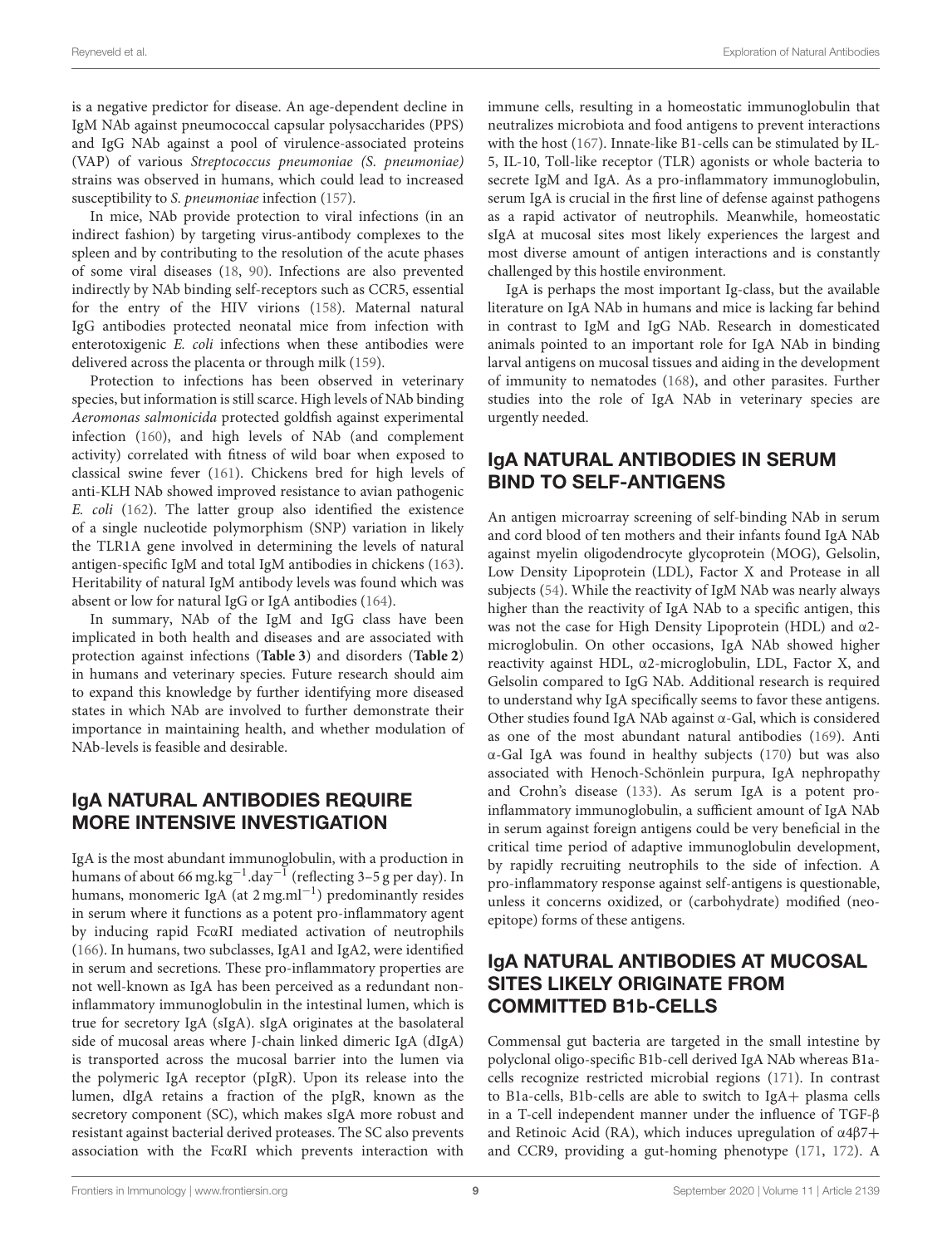<span id="page-9-0"></span>

| Antigen(s)<br>Isotype                       | Infection                  | <b>Effect</b> | <b>References</b> |
|---------------------------------------------|----------------------------|---------------|-------------------|
| Self- and microbiota<br>IgM, IgA            | Microbiota                 | Protection    | (37)              |
| Glycans and microbiota<br>Not specified     | Microbiota                 | Orchestration | (43)              |
| Carbohydrates<br>IgM                        | Microbiota                 |               | (44)              |
| LPS, KLH,<br>IgM, IgG, IgA<br>Peptidoglycan | Unknown                    | Heritable     | (88)              |
| PC-rich<br>lgM                              | S. pneumonia               | Protection    | (89, 148)         |
| Streptococcus pneumonia                     |                            |               |                   |
| OxLDL, T15 idiotype                         |                            |               |                   |
| VSV virus, Listeria<br>IgM                  | VSV virus, Listeria        | Protection    | (90)              |
| Influenza strains<br>Not specified          | Influenza                  | Protection    | (91)              |
| Malaria<br>IgM, IgG                         | Malaria                    | Protection    | (97)              |
| Schistosome                                 | Schistosomiasis            |               |                   |
| $\lg G$<br>myelin basic protein             | Porcine reproductive       | Protection?   | (119)             |
|                                             | respiratory syndrome virus |               |                   |
| Phospholipids<br>lgM                        | Tuberculosis               | Protection?   | (156)             |
| Virulence-associated<br>IgM, IgG            | S. pneumonia               |               | (157)             |
| Protein                                     |                            |               |                   |
| IgM<br>self-antigens,                       | Microbiota                 | Protective?   | (18)              |
| Phospholipids,                              |                            |               |                   |
| T-cell independent-                         |                            |               |                   |
| antigens                                    |                            |               |                   |
| CCR <sub>5</sub><br>Not specified           | <b>HIV</b>                 | Protective?   | (158)             |
| IgG<br>Pantoea-1 microbes                   | E. coli                    | Protective    | (159)             |
| Aeromonas salmonicida<br>IqM                | A. salmonicida             | Protective    | (160)             |
| Chicken red blood cells<br>not specified    | Classical swine fever      | Protective?   | (161)             |
| KLH<br>IgM                                  | E. coli                    | Protective    | (162)             |
| Phosphatidylcholine<br>IgG                  | Plasmodium chabaudi        | Protective    | (165)             |
| Galα1-3Galβ1-GlcNAc<br>IgM, IgG, IgA        | <b>Block infections</b>    |               | (43, 44, 54, 155) |

follow-up study found that naïve B-cells recirculated through Peyer's Patches to become IgA-secreting plasma cells in germfree and antigen-free mice [\(173\)](#page-17-28). So it appears that B1b-cells are committed to eventually secrete IgA NAb at mucosal sites whereas activated B1a-cells migrate from the peritoneal cavities toward the spleen where they eventually secrete IgM [\(46,](#page-14-18) [47\)](#page-14-19). Targeted modulation of the B1b-cell population might improve or diversify IgA NAb-responses at mucosal sites which could result in a better protection against exposure to microbes.

Chickens supplemented with probiotics showed higher levels of NAb (IgM and IgG) in their serum and intestines (IgA and IgG). These NAb also reacted with bacterial exotoxins [\(174\)](#page-17-29). This implicates that studies on the role of microbes and hygiene in the formation of serum (IgM and IgG) and mucosal NAb (IgA) via dietary interventions could add in health management of both humans and veterinary species.

### IgA NATURAL ANTIBODIES IN MILK MAY SHAPE NATURAL IMMUNITY OF THE INFANT

Human milk is highly saturated with sIgA in concentrations up to 12 g/l in colostrum and 1 g/l in mature milk [\(175\)](#page-17-30). These IgA

NAb bind to endogenous antigens like actin, myosin, tubulin, transferrin, thyroglobulin, spectrin, laminin, myoglobulin, and native DNA [\(176,](#page-17-31) [177\)](#page-17-32). Human colostrum derived sIgA reacted in vitro with human Hep-2 cells and monkey ovary, pancreas and adrenal gland tissue while in a lesser extend to monkey liver, testes, salivary gland, muscle, and thyroid glands [\(175\)](#page-17-30). IgA NAb in milk can also be directed against foreign antigens, like protein disulfide isomerase (PDI) of Toxoplasma gondii [\(178\)](#page-17-33). There is probably an interesting link between IgA NAb in milk and the gut. One study phenotyped milk derived Bcells as CD38-high, complement receptor-low, indicating that the milk derived B-cell population predominantly contained plasma blasts and plasma cells that actively secreted immunoglobulins. Further phenotyping revealed that the majority of milk derived B-cells were α4β7+ CD62L–, which are migration patterns similar to Gut Associated Lymphoid Tissue (GALT) B-cells [\(179\)](#page-17-34). These findings lead to the hypothesis that an IgA NAbprofile of the environment is created in the maternal gut, specifically by B1b-cells that locally switch to IgA to create a highly promiscuous pool of immunoglobulins that react to both foreign and self-antigens. Human breast milk or raw cow's milk-derived immunomodulatory cytokines, like TGF-β2 and (very low levels of) IL-10, might upon consumption induce a regulatory environment in the gut which induces Regulatory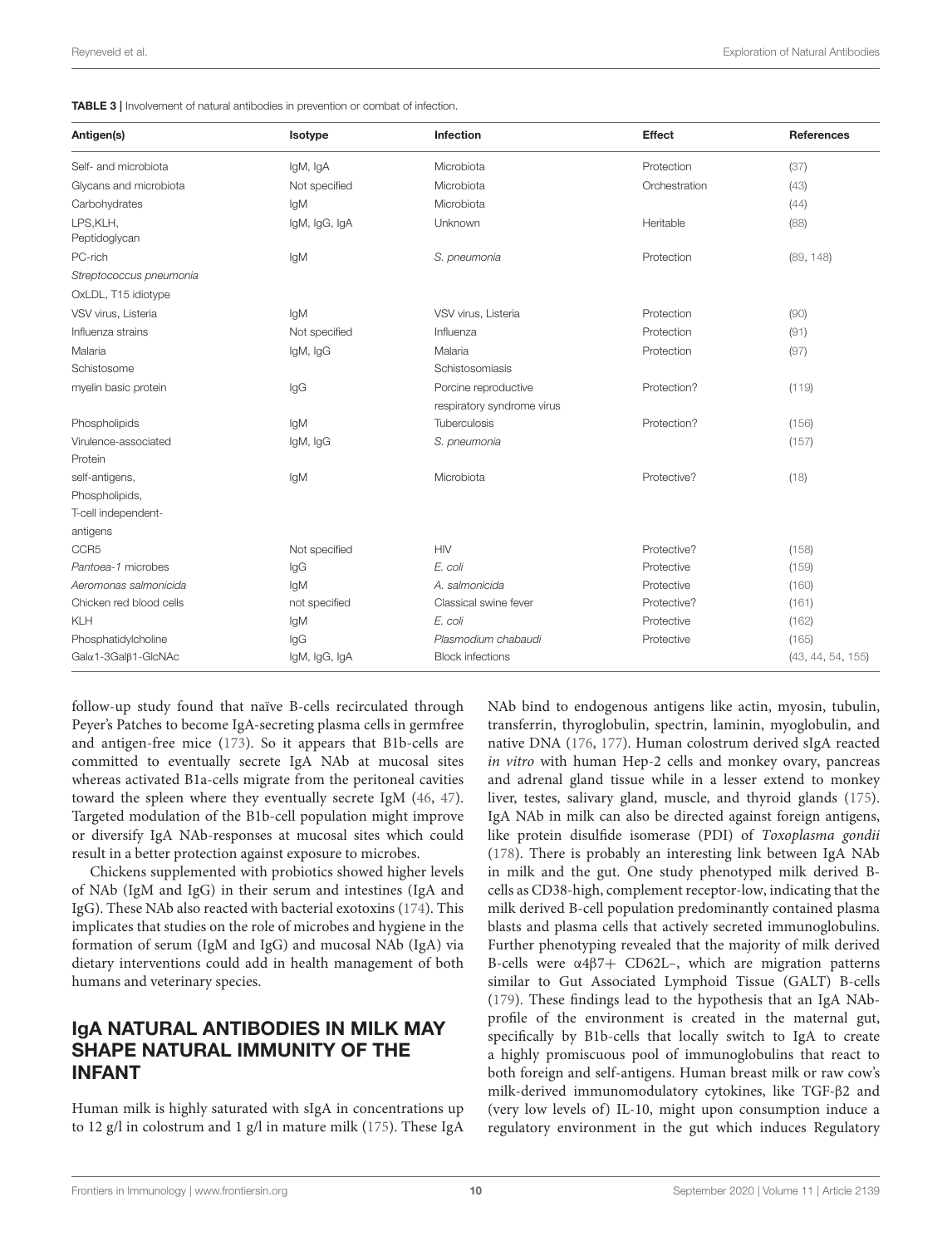T-cells and leading to the production of IgA and IgG4. Supplying sIgA NAb in breast milk can potentially enhance intestinal immunity in early life [\(180\)](#page-17-35).

The exact effect and function of maternal sIgA for the infant is not known, but it fits in Jerne's idiotypic immune network theory where natural IgA would act as an educator of the infant's immune system [\(181\)](#page-17-36). In this model, maternal sIgA (Ab1) is elicited against an environmental epitope in the mother and transferred toward the infant via the milk. In the infant, an anti-idiotypic immunoglobulin (Ab2) is generated against the maternally acquired Ab1. Subsequently, a third immunoglobulin mimicking the Ab1 BCR (Ab3) is generated against Ab2, which allows the infant to imprint this maternal immunoglobulin or BCR within its own repertoire. Previously mentioned findings in serum further support this idea [\(49\)](#page-14-21), where it was observed that maternal IgG educated the neonatal independent IgM repertoire. However, the relationships between serum IgA levels and maternal IgG and/or neonatal IgM were not investigated. In mice, it was already shown that anti-idiotypic IgM antibodies specific for the IgA myeloma protein TEPC-15 (anti-phosphorylcholine) specificity, share similar or even identical idiotypes [\(182\)](#page-17-37). In summary, natural IgA NAb or maternally derived natural antibodies may provide protection of the infant gut and be involved in maturation of the mucosal immune system.

In most veterinary species (e.g., cows and poultry) IgA is not the predominant maternal antibody as its role is fulfilled by IgG. Birds receive maternal IgG in the yolk, and are thus hatched with the maternal antibody repertoire, including selfbinding antibodies [\(183\)](#page-17-38). Calves, like most mammalian food animals, receive maternal IgG via colostrum including selfbinding antibodies [\(51\)](#page-14-23). Whether these maternal IgG antibodies shape the neonatal antibody repertoire as discussed above for man is currently unknown.

# MODULATING NATURAL ANTIBODIES AND THERAPEUTIC OPPORTUNITIES

NAb are important as a first line of defense against pathogens and as homeostatic agents that inactivate or clean up potential dangerous self-antigens. Modulation or enhancement of NAblevels and their diversity could lead to new therapeutic strategies and new insights into the usefulness of NAb. There is increasing knowledge of NAb in humans and their implications in health and disease, but studying intentional enhancement or decrease of NAb-levels in humans faces ethical objections because the effects and eventual risks are unknown, therefore urging the use of animal models. Mice are usually the first model of choice as they are economically affordable, easy to handle and share many parallels with human immunology. While mice have given many tremendous new insights into human immunology, there are also significant differences in immune development, activation mechanisms and immune response as mice and men are different in physiology, anatomy, size and lifespan [\(184,](#page-17-39) [185\)](#page-18-0). Using nonhuman primates would be a logical alternative as they come closest to humans in genetics, physiology and behavior [\(186\)](#page-18-1), but they are expensive and also require tight ethical regulations.

Alternative animal models that would fill a niche between mice and men are veterinary species like cattle, poultry, sheep and pigs which are not as tightly restricted by regulations and relatively economically affordable. In addition, contemporary agricultural practices require more knowledge on the maintenance or enhancement of health and welfare in veterinary species as well. Pigs are physiologically and anatomically close to humans, sharing similarities in cardiovascular systems, feeding (omnivorous) and skin composition [\(187,](#page-18-2) [188\)](#page-18-3). Chickens being the most wide spread and most consumed veterinary species would also be interesting models as some major immunological breakthroughs in the past were achieved in chickens, including the principles of graft vs. host reactions and the delineation of the adaptive immune system into immunoglobulin secreting B-cells and cell-mediated immunity by T-cells [\(189\)](#page-18-4).

Findings from veterinary species can be translated back to humans, but can also be applied within the field of veterinary immunology itself. Veterinary species are constantly challenged by bacteria, viruses, and parasites which not only has a major impact on animal welfare but also on the economy due to prevention and treatment costs, production losses and premature culling [\(190,](#page-18-5) [191\)](#page-18-6). Diseases of bacterial nature are often treated with antibiotics, but the popularity of antibiotics has decreased due to risk of antibiotic resistance. Vaccination has received more popularity as it is preventive and actively stimulates the immune system, but vaccines are not always fully protective [\(192\)](#page-18-7) or available. Therefore, there is a need for innovation in veterinary treatment strategies [\(193\)](#page-18-8) and elucidating NAb and their functionality in veterinary species may provide new exciting opportunities. NAb have been described in veterinary species and it has been demonstrated that they are able to be modified, but the clinical relevance of NAb in veterinary species remains enigmatic. Humans and veterinary species would mutually benefit from the combined effort to study NAb and allow for the reciprocal exchange of findings from their respective fields.

# INTRAVENOUS OR ORAL ADMINISTRATION OF IMMUNOGLOBULINS

Intravenous immunoglobulin (IVIg) preparations contain large amounts of immunoglobulins reactive with various constituents and a portion of these are most likely (self-binding) NAb. IVIg has been used in humans as a therapeutic in immunodeficiency to replace missing immunoglobulins [\(194\)](#page-18-9). IVIg was used as a successful treatment for Kawasaki disease, which is a pediatric disorder that leads to inflammation of coronary arteries, and diminished coronary dilation and improved coronary flow [\(195\)](#page-18-10). IVIg was also used as a therapeutic for unexplained recurrent spontaneous abortion, and is especially effective when repetitive miscarriage occurs after an initial live birth [\(196\)](#page-18-11), suggesting that tolerance against the neonate is breached during first pregnancy and that IVIg, which likely includes NAb, might restore this. This inspires the investigation of NAb-exclusive IVIg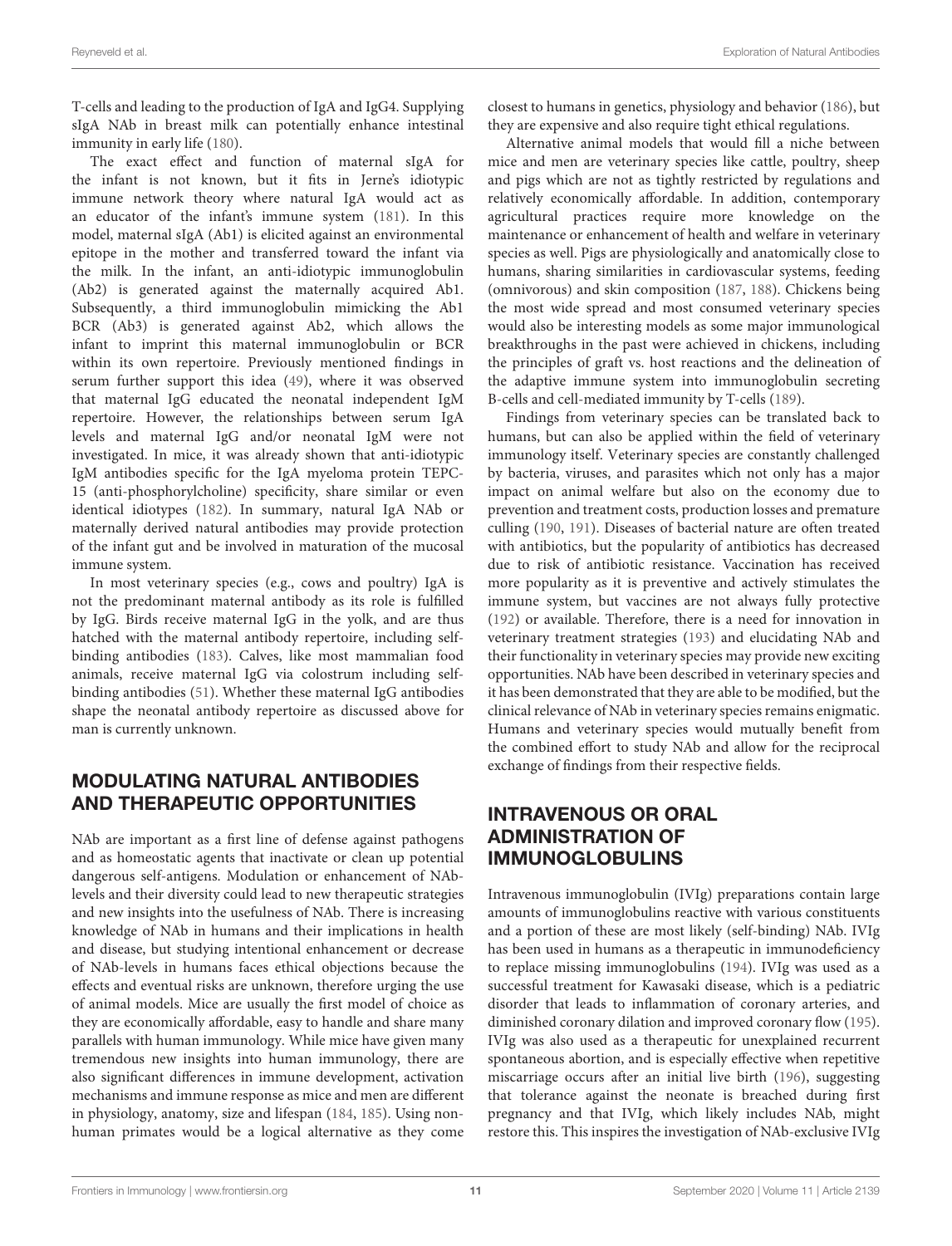administration for the treatment of immune mediated diseases. Natural antibodies, present in IVIG, could be used to prevent autoimmune reactions and to enhance the immune response to vaccination.

Albeit no IVIg sensu stricto, intravenous administration of KLH binding NAb to chickens enhanced specific antibody responses to KLH after immunization indicating an "adjuvant" role of NAb [\(22\)](#page-13-22). Oral administration of NAb could also be beneficial, as pigs fed with pig plasma-derived natural IgG showed a decrease in shedding of Salmonella enterica diarizone and three strains of E. coli (O138, O149:F4 and F18), and a restoration of microbiota diversity compared to untreated pigs [\(197\)](#page-18-12). NAb binding glutamate dehydrogenase, carbonic anhydrase, myosin and transferrin were found in unborn calves prior to intake of colostrum, and were greatly enhanced by colostrum resident NAb against the same self-antigens [\(51\)](#page-14-23). This is in line with previously mentioned findings on the presence of self-binding natural sIgA in colostrum and milk of humans [\(175–](#page-17-30)[178\)](#page-17-33), speculating that oral ingestion of NAb may lead to immune education and therefore adequate NAb-levels in the neonate. These findings suggest that NAb-levels in neonates, and immunity in general, heavily rely on these early maternal NAb and stresses the importance of breastfeeding or oral Igsupplementation.

From a veterinary perspective: IVIg procedures are likely not useful, but providence of colostrum and allowing food animals such as calves and piglets to stay with their mothers for an extended period of time would give them a more extensive immune-education that would prevent disease later in life.

# IDENTIFYING NATURAL ANTIBODIES AND TARGET EPITOPES TO DEVELOP THERAPEUTIC IMMUNOGLOBULINS

Several IgM NAb-clones were isolated from cancer patients and were able to bind carbohydrate structures on tumors and subsequently decrease tumor burden [\(136\)](#page-16-28). Another example of an isolated NAb is the IgM clone "EO6," which was isolated from apolipoprotein E-deficient mice [\(198\)](#page-18-13). EO6 bound to oxLDL, apoptotic cells, atherosclerotic lesions and oxidized phospholipids whereas it did not recognize native lipoproteins [\(199\)](#page-18-14). Furthermore, EO6 administration in ApoE deficient mice lead to less oxLDL uptake by macrophages and thus decreased formation of foam cells [\(200\)](#page-18-15). Intravenous administration of a specific MDA antibody in vivo neutralized endogenously generated MDA epitopes that resulted in decreased hepatic inflammation in low-density lipoprotein receptor-deficient mice on a Western-type diet [\(125\)](#page-16-19).

There is an opportunity to isolate and develop monoclonal therapeutic NAb. This approach would have several benefits in comparison to monoclonal conventional antibodies: (i) NAb would be cost-efficient as they could be directly isolated from donor volunteers which would leave the immunization of mice and other laboratory animals unnecessary. (ii) NAb have been demonstrated to be oligo-specific, so by binding to multiple antigens a single therapeutic NAb could be applied in the treatment of multiple diseases. (iii) NAb that have been investigated so far did not show to bind to healthy tissue or native forms of their target antigens, suggesting less therapeutic sideeffects. These therapeutic NAb-inspired immunoglobulins could also be administered to veterinary species to treat inflammatory diseases or prevent cancers, such as Marek's disease in poultry.

# IMMUNIZATION OR ENVIRONMENTAL EXPOSURE AS TRIGGERS FOR NATURAL ANTIBODY SECRETION

NAb in neonates have not been positively associated with vaccinations due to maternal IgG. IgG in humans and apes is the only isotype that can pass the placental wall and serves as a single dose of immunoglobulins to the neonate which possess them post-natal up to 12 months. This single dose immunization helps to defend against pathogens in a critical window where the infant's immune system is under development, as demonstrated in agammaglobulinemia patients that were fully protected against bacterial infection up to 6 months after birth [\(201\)](#page-18-16). While maternal antibodies are considered as essential in the critical window of neonatal immune development, it was demonstrated that maternal IgG may have a substantial inhibitory effect on many human and veterinary vaccines and could even lead to a partial or complete lack of protection in humans and cotton rats [reviewed in [\(202\)](#page-18-17)].

It can be hypothesized that maternal IgG immunoglobulins are able to neutralize the antigen components from the vaccine and therefore prevent recognition by adaptive immunity. So, the ideal time-point for a vaccination would be when these maternal IgG's have disappeared, but this is highly variable and difficult to predict [\(202\)](#page-18-17). These effects might be due to neutralization of live vaccines, epitope masking, elimination of antibody-coated vaccines by FcγR-mediated phagocytosis, and inhibition of B-cell activation by Fcγ-receptor mediated signaling. A strategy to evade this phenomenon could be to extend the protection of maternal IgG's and vaccinate with known NAb-epitopes [\(203\)](#page-18-18), therefore stimulating the development of natural immunity itself and thus provide protection without conventional vaccines. Maternal NAb, likely initiated by the intestinal microbiota, protected neonatal mice in an antigen-non-specific fashion [\(203\)](#page-18-18). Serum from mice immunized with KLH, DNP and peanut extract showed increased binding of immunoglobulins on brain, liver and spleen slices in vitro, demonstrating that NAb-levels can be regulated via (non-specific) immunization [\(204\)](#page-18-19). This suggests that (non-specific) immunization can increase NAb-levels and therefore be utilized as prevention against autoimmune diseases. In mice solely expressing IgM NAb, approximately 30% of all NAb bound to model oxidationspecific epitopes, atherosclerotic lesions and apoptotic cells. It was hypothesized that these epitopes exert selective pressure to expand NAb, which in turn play an important role in mediating homeostatic functions consequent to inflammation and cell death, as demonstrated by their ability to facilitate apoptotic cell clearance thereby preventing chronic inflammatory diseases and atherosclerosis [\(71\)](#page-15-2). Indeed, active immunization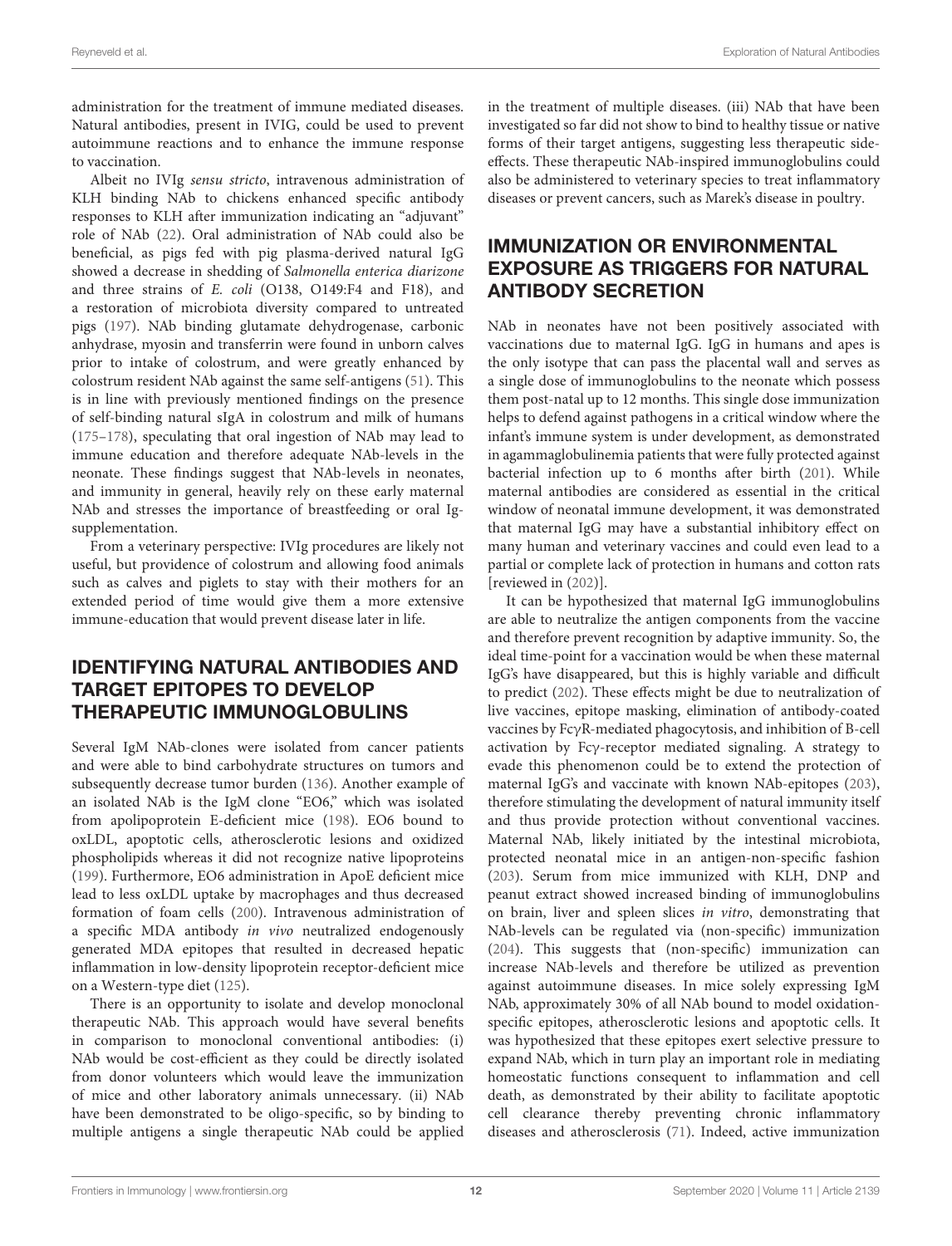with phosphorylcholine-enriched pneumococci protected mice against non-alcoholic steatohepatitis [\(126\)](#page-16-20), whereas immunization with phosphatidylcholine, a component of red blood cells protected mice against Plasmodium infection [\(165\)](#page-17-27). Also passive immunization of mice with monoclonal IgM against phosphorylcholine reduced vein graft atherosclerosis [\(128\)](#page-16-22).

Higher IgM NAb-levels, but not IgG, have been found in wild rats compared to their laboratory counterparts [\(205\)](#page-18-20), suggesting environmental antigens directly influence NAblevels and diversity. Moreover, several bacterial orders were demonstrated to influence α-Gal NAb-levels [\(43\)](#page-14-15), while chickens fed with probiotics showed enhanced levels of NAb binding to KLH [\(174\)](#page-17-29). Recently, it was demonstrated that immunization of rats with model antigens (KLH-FITC or DNP-Ficoll) enhanced the level of antibodies binding various autologous organ extracts for both IgM and IgG, suggesting an enhanced network of NAb [\(204\)](#page-18-19). Flynn et al. [\(206\)](#page-18-21) found that domestic cats infected with feline immunodeficiency virus (FIV) showed enhanced levels of antibodies toward non-viral antigens: trinitrophenol (TNP), ovalbumin, beta-galactosidase, and DNA, which were not due to the presence of cross-reacting epitopes on recombinant FIV p17 or p24 antigens and suggesting that B-cell activation associated with infection was polyclonal rather than entirely virus specific [\(206\)](#page-18-21).

Unpublished results from our lab revealed that chickens kept under high hygienic conditions had low levels of NAb to KLH and self-binding antibodies to liver as opposite to chickens kept under unhygienic conditions. NAb therefore would fit in the hygiene hypothesis, stating that a decreased incidence of infections, especially in the Western world, results in a higher incidence of autoimmunity and allergy [\(207\)](#page-18-22). Here, microbes would educate natural immunity to peritoneal B1 cells that subsequently secrete homeostatic NAb to prevent autoimmune diseases. Almost by definition, this activity starts immediately after birth and is relevant in early life, precisely as implicated by the hygiene hypothesis. This also would suggest that dietary antigens could influence NAb levels, especially since the "Western Diet" that is rich in refined sugars, salt and saturated fat has been associated with immune alterations, including pathological autoimmunity [\(208\)](#page-18-23).

Thus, altering antigenic experience by changes in diet or supplementation with probiotics or challenge by microbes might improve NAb-levels and diversity and thus enhance resistance to infection and decrease the incidence of pathological autoimmunity, or enhance the homeostatic function of NAb in preventing mal-behavior and metabolic disorders in veterinary species.

### BREEDING OR GENETIC MODIFICATION OF NATURAL ANTIBODIES, USE OF VETERINARY SPECIES

NAb are often germline encoded, so there is a possibility to modify their levels and diversity on a genetic level. Additionally, it is also important that NAb generally have a restricted  $V_H$  gene usage, which can also be modified genetically. While performing genetic alterations in humans is obviously difficult due to ethical reasons, veterinary models could be used instead as they are less tightly regulated and experimental circumstances are much more controlled. In addition, breeding companies continuously search for new breeds with higher health status.

There is evidence that breeding for high levels of NAb and NAAb is possible. Different NAAb-levels were earlier determined in inbred mouse strains [\(78\)](#page-15-9), but studying veterinary species also allows (unexpected) linkage of NAb-levels with various other physiological and important production and welfare traits. The advance of synthetic biology approaches relies on the use of omics information and these greatly improved insights provide opportunities to more closely monitor health conditions, modulate the genetic background, and thus improve animals on a pre-selected genetic background [\(209\)](#page-18-24). High levels of antinuclear immunoglobulins were found to be heritable in sheep and were associated with higher longevity [\(70\)](#page-15-1). Overall survival during a laying period was higher in chickens with high NAblevels [\(129,](#page-16-23) [130\)](#page-16-24), and life history: "fast" or "slow" correlated with constitutive immune defenses, i.e., that slower developing species showed higher NAb-levels, as was also true for solitary living bird species [\(210\)](#page-18-25). NAb levels can thus be used to compare constitutive humoral immunity among and within species with respect to strain, age, sex, treatments, ecology, and "life span or history" [\(33\)](#page-14-5).

Genetic regulation of NAb was demonstrated in poultry that were divergently bred for high levels of anti-KLH NAb [\(211\)](#page-18-26). Divergent breeding of poultry for NAb also affected their selfantigen binding antibodies [\(212\)](#page-18-27). A genome wide association study (GWAS) showed that the KLH NAb High line of chickens possessed a single nucleotide polymorphism (SNP) within the TLR1A gene significantly explaining levels of KLH binding IgM's, indicating that TLR1A has a major impact on NAb-levels and/or NAb B-cells. This TLR1A region was also significant for total levels of IgM in blood [\(163\)](#page-17-18) and most likely levels of IgM antibodies binding self-antigens [\(213\)](#page-18-28).

NAb-levels to KLH from pigs in high-health environments were proposed to be used as phenotypical predictors for resilience and mortality under a disease challenge, and higher NAb-levels at a young age correspond to increased resilience and decreased mortality in swine [\(214\)](#page-18-29). NAb against KLH were also found to be heritable in cattle [\(88,](#page-15-16) [94\)](#page-15-22). NAb-levels were associated with inflammatory diseases in cattle [\(215\)](#page-18-30), and NAb-levels in milk and serum correlated both phenotypically and genetically with immune associated traits and diseases in cows [\(216\)](#page-18-31) including mastitis [\(131,](#page-16-25) [217\)](#page-18-32). It is suggested that breeding of cattle against diseases such as mastitis or uterus inflammation may benefit from specifically breeding for high NAb-levels. Different levels of NAb were also found in different genetic lines of common carp (Cyprinus carpio) independent of antigen, age and environment, further suggesting that NAb are for an important part under genetic control and could therefore be modulated genetically to improve disease resistance in fish [\(218\)](#page-18-33) and food animals such as cattle and poultry.

Genetic modulation of NAb could give new insights in key genes that regulate NAb-levels and findings from these studies might be translated to humans in future gene therapies and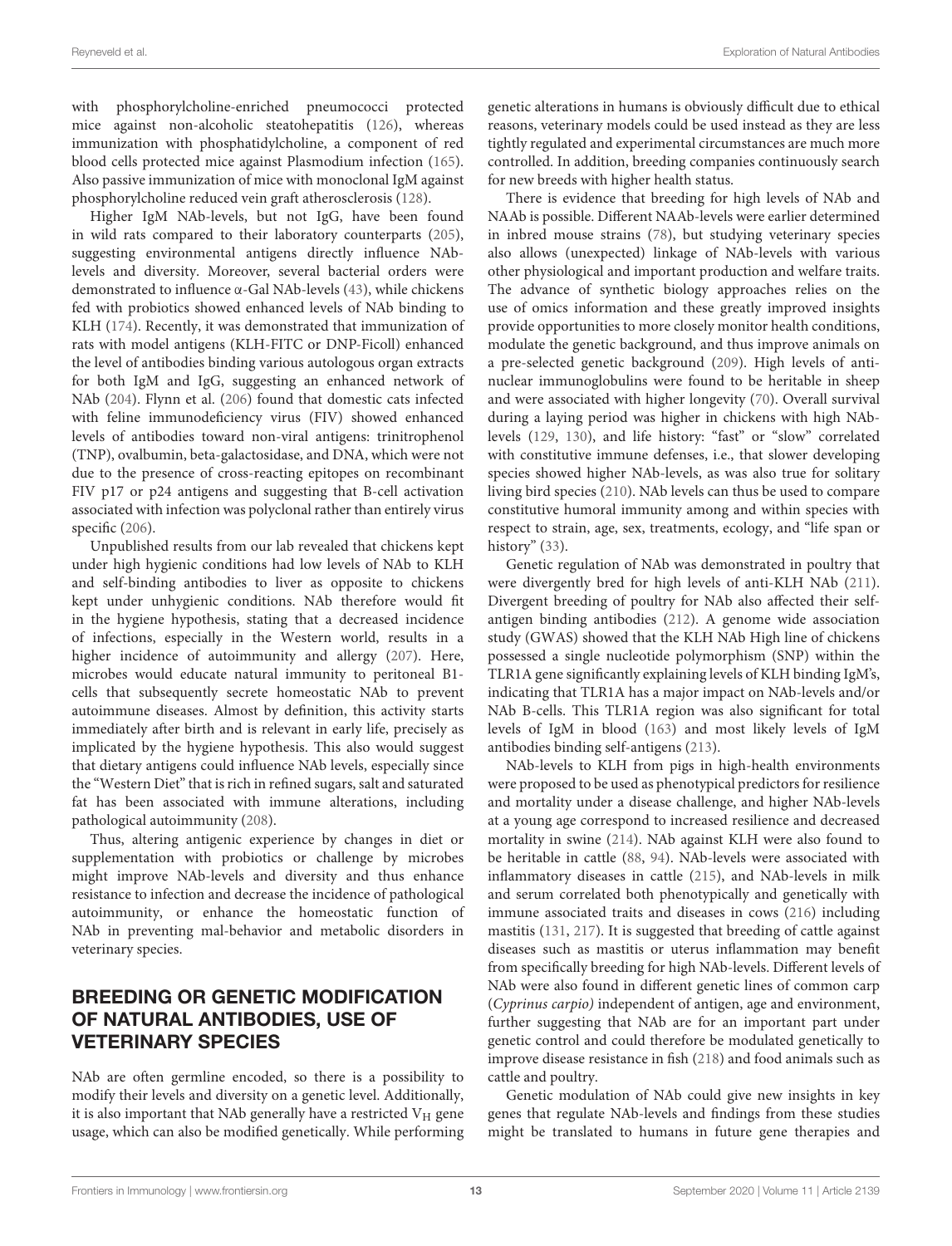could possibly restore defected genes associated with decreased NAb-levels that are correlated with disease.

# CONCLUDING REMARKS

While Burnet's forbidden clone paradigm still provides a barrier to many immunologists, others gradually accept the existence of NAb and their importance in health and disease. In humans and mice, various infectious, neurological-, tumor-, cardiovascular- , and metabolic diseases were related with (usually decreased) levels of (self-binding) NAb. Still, homeostatic NAb and their target antigens deserve more attention, especially in food animals as they most likely contribute to maintaining health by preventing development of disease in animals as well. While IgM and IgG have been thoroughly investigated in many species, the data on IgA NAb are lacking far behind and should be more intensively investigated. Importantly, NAb may not function completely in an antigen-non-specific manner as previously thought, since relations between diseases, specific antigenic epitopes and specific NAb-isotypes and idiotypes become more

### **REFERENCES**

- <span id="page-13-0"></span>1. Coutinho A, Kazatchkine MD, Avrameas S. Natural autoantibodies. Curr Opin Immunol. (1995) 7:812–8. doi: [10.1016/0952-7915\(95\)80053-0](https://doi.org/10.1016/0952-7915(95)80053-0)
- <span id="page-13-1"></span>2. Holodick NE, Rodríguez-Zhurbenko N, Hernández AM. Defining natural antibodies. Front Immunol. (2017) 8:872. doi: [10.3389/fimmu.2017.00872](https://doi.org/10.3389/fimmu.2017.00872)
- <span id="page-13-2"></span>3. Binder C. Naturally occurring IgM antibodies to oxidation-specific epitopes. Adv Exp Med Biol. (2012) 750:2–13. doi: [10.1007/978-1-4614-3461-0\\_1](https://doi.org/10.1007/978-1-4614-3461-0_1)
- <span id="page-13-3"></span>4. Panda S, Ding JL. Natural antibodies bridge innate and adaptive immunity. J Immunol. (2015) 194:13–20. doi: [10.4049/jimmunol.1400844](https://doi.org/10.4049/jimmunol.1400844)
- <span id="page-13-4"></span>5. Prechl J. Corrigendum: a generalized quantitative antibody homeostasis model: antigen saturation, natural antibodies and a quantitative antibody network. Clin Transl Immunol. (2017) 6:e142. doi: [10.1038/cti.2017.19](https://doi.org/10.1038/cti.2017.19)
- <span id="page-13-5"></span>6. Zorn E, See SB. Is there a role for natural antibodies in rejection following transplantation? Transplantation. (2019) 103:1612–9. doi: [10.1097/TP.0000000000002743](https://doi.org/10.1097/TP.0000000000002743)
- <span id="page-13-6"></span>7. Afonso AB, Justo LN, Queirós AC, Fesel C, Cabral MS, Gomes da Silva M, et al. Treatment with low doses of polyclonal immunoglobulin improves B cell function during immune reconstitution in a murine model. J Clin Immunol. (2013) 33:407–19. doi: [10.1007/s10875-012-9802-0](https://doi.org/10.1007/s10875-012-9802-0)
- <span id="page-13-7"></span>8. Chen Y, Park Y-B, Patel E, Silverman GJ. IgM antibodies to apoptosisassociated determinants recruit C1q and enhance dendritic cell phagocytosis of apoptotic cells. J Immunol. (2009) 182:6031–43. doi: [10.4049/jimmunol.0804191](https://doi.org/10.4049/jimmunol.0804191)
- 9. Zabel F, Kündig TM, Bachmann MF. Virus-induced humoral immunity: on how B cell responses are initiated. Curr Opin Virol. (2013) 3:357–62. doi: [10.1016/j.coviro.2013.05.004](https://doi.org/10.1016/j.coviro.2013.05.004)
- <span id="page-13-8"></span>10. Zhou Z, Wild T, Xiong Y, Sylvers P, Zhang Y, Zhang L, et al. Polyreactive antibodies plus complement enhance the phagocytosis of cells made apoptotic by UV-light or HIV. Sci Rep. (2013) 3:2271. doi: [10.1038/srep02271](https://doi.org/10.1038/srep02271)
- <span id="page-13-9"></span>11. Panda S, Zhang J, Tan NS, Ho B, Ding JL. Natural IgG antibodies provide innate protection against Ficolin-opsonized bacteria. EMBO J. (2013) 32:2905–19. doi: [10.1038/emboj.2013.199](https://doi.org/10.1038/emboj.2013.199)
- <span id="page-13-10"></span>12. Benatuil L, Kaye J, Rich RF, Fishman JA, Green WR, Iacomini J. The Influence of natural antibody specificity on antigen immunogenicity. Eur J Immunol. (2005) 35:2638–47. doi: [10.1002/eji.200526146](https://doi.org/10.1002/eji.200526146)
- <span id="page-13-11"></span>13. Matter MS, Ochsenbein AF. Natural antibodies target virus-antibody complexes to organized lymphoid tissue. Autoimmun Rev. (2008) 7:480–6. doi: [10.1016/j.autrev.2008.03.018](https://doi.org/10.1016/j.autrev.2008.03.018)
- <span id="page-13-12"></span>14. Stäger S, Alexander J, Kirby AC, Botto M, van Rooien N, Smith DF, et al. Natural antibodies and complement are enogenous adjuvants for

apparent. Genomics, proteomics, and quantitative Western blotting approaches will likely reveal many (un)expected self, non-self- and neo-antigens that contribute to the formation and maintenance of NAb. Understanding the functional relationship between NAb and their antigen will lead to intervention, such as vaccination and diet modulation in both humans and animals, or selective breeding and hygiene management strategies in animals. This may result in new health management strategies, such as vaccination and diet modulation in both humans and animals, or selective breeding and hygiene management strategies in animals. Albeit that the role of NAb in veterinary species in contrast to humans is largely unknown, veterinary animals would provide excellent models to investigate the possibilities of modulating NAb, allowing the reciprocal exchange of data that will mutually benefit both human and veterinary immunology.

# AUTHOR CONTRIBUTIONS

All authors listed have made a substantial, direct and intellectual contribution to the work, and approved it for publication.

vaccine-induced CD8+ T-cell responses. Nat Med. (2003) 9:1287–92. doi: [10.1038/nm933](https://doi.org/10.1038/nm933)

- <span id="page-13-13"></span>15. Bayry J, Lacroix-Desmazes S, Donkova-Petrini V, Carbonneil C, Misra N, Lepelletier Y, et al. Natural antibodies sustain differentiation and maturation of human dendritic cells. Proc Natl Acad Sci USA. (2009) 101:14210–5. doi: [10.1073/pnas0402183101](https://doi.org/10.1073/pnas0402183101)
- <span id="page-13-14"></span>16. Elluru SR, Kaveri SV, Bayry J. Regulation of human dendritic cell functions by natural anti-CD40 antibodies. Methods Mol Biol. (2014) 1155:47–54. doi: [10.1007/978-1-4939-0669-7\\_5](https://doi.org/10.1007/978-1-4939-0669-7_5)
- <span id="page-13-17"></span>17. Grönwall C, Silverman GJ. Natural IgM: Beneficial autoantibodies for the control of inflammatory and autoimmune disease. J Clin Immunol. (2014) 34:12–21. doi: [10.1007/s10875-014-0025-4](https://doi.org/10.1007/s10875-014-0025-4)
- <span id="page-13-18"></span>18. Ochsenbein AF, Zinkernagel RM. Natural antibodies and complement link innate and acquired immunity. Immunol Today. (2000) 21:624–30. doi: [10.1016/s0167-5699\(00\)01754-0](https://doi.org/10.1016/s0167-5699(00)01754-0)
- <span id="page-13-19"></span>19. Bard F, Cannon C, Barbour R, Burke RL, Games D, Grajeda H, et al. Peripherally administered antibodies against amyloid beta-peptide enter the central nervous system and reduce pathology in a mouse model of Alzheimer disease. Nat Med. (2000) 6:916–9. doi: [10.1038/78682](https://doi.org/10.1038/78682)
- <span id="page-13-20"></span>20. Sok D, Burton DR. Recent progress in broadly neutralizing antibodies to HIV. Nat Immunol. (2018) 19:1179–88. doi: [10.1038/s41590-018-0235-7](https://doi.org/10.1038/s41590-018-0235-7)
- <span id="page-13-21"></span>21. Bancroft T, DeBuysscher BL, Weidle C, Schwartz A, Wall A, Gray MD, et al. Detection and activation of HIV broadly neutralizing antibody precursor B-cells using anti-idiotypes. J Exp Med. (2019) 216:2331–47. doi: [10.1084/jem.20190164](https://doi.org/10.1084/jem.20190164)
- <span id="page-13-22"></span>22. Lammers A, Klomp MEV, Nieuwland MGB, Savelkoul HFJ, Parmentier HK. Adoptive transfer of natural antibodies to non-immunized chickens affects subsequent antigen-specific humoral and cellular immune responses. Dev Comp Immunol. (2004) 28:51–60. doi: [10.1016/s0145-305x\(03\)00102-2](https://doi.org/10.1016/s0145-305x(03)00102-2)
- <span id="page-13-15"></span>23. Avrameas S, Ternynck T, Tsonis IA, Lymberi P. Naturally occuring Bcell autoreactivity: a critical overview. J Autoimmun. (2007) 29:213–8. doi: [10.1016/j.jaut.2007.07.010](https://doi.org/10.1016/j.jaut.2007.07.010)
- <span id="page-13-16"></span>24. Lutz HU, Binder CJ, Kaveri S. Naturally occurring auto-antibodies in homeostasis and disease. Trends Immunol. (2009) 30:43–51. doi: [10.1016/j.it.2008.10.002](https://doi.org/10.1016/j.it.2008.10.002)
- <span id="page-13-23"></span>25. Lobo PI. Role of natural autoantibodies and natural IgM anti-leucocyte autoantibodies in health and disease. Front Immunol. (2016) 7:198. doi: [10.3389/fimmu.2016.00198](https://doi.org/10.3389/fimmu.2016.00198)
- <span id="page-13-24"></span>26. Nguyen TTT, Elsner RA, Baumgarth N. Natural IgM prevents autoimmunity by enforcing B cell central tolerance induction. J Immunol. (2015) 194:1489– 502. doi: [10.4049/jimmunol.1401880](https://doi.org/10.4049/jimmunol.1401880)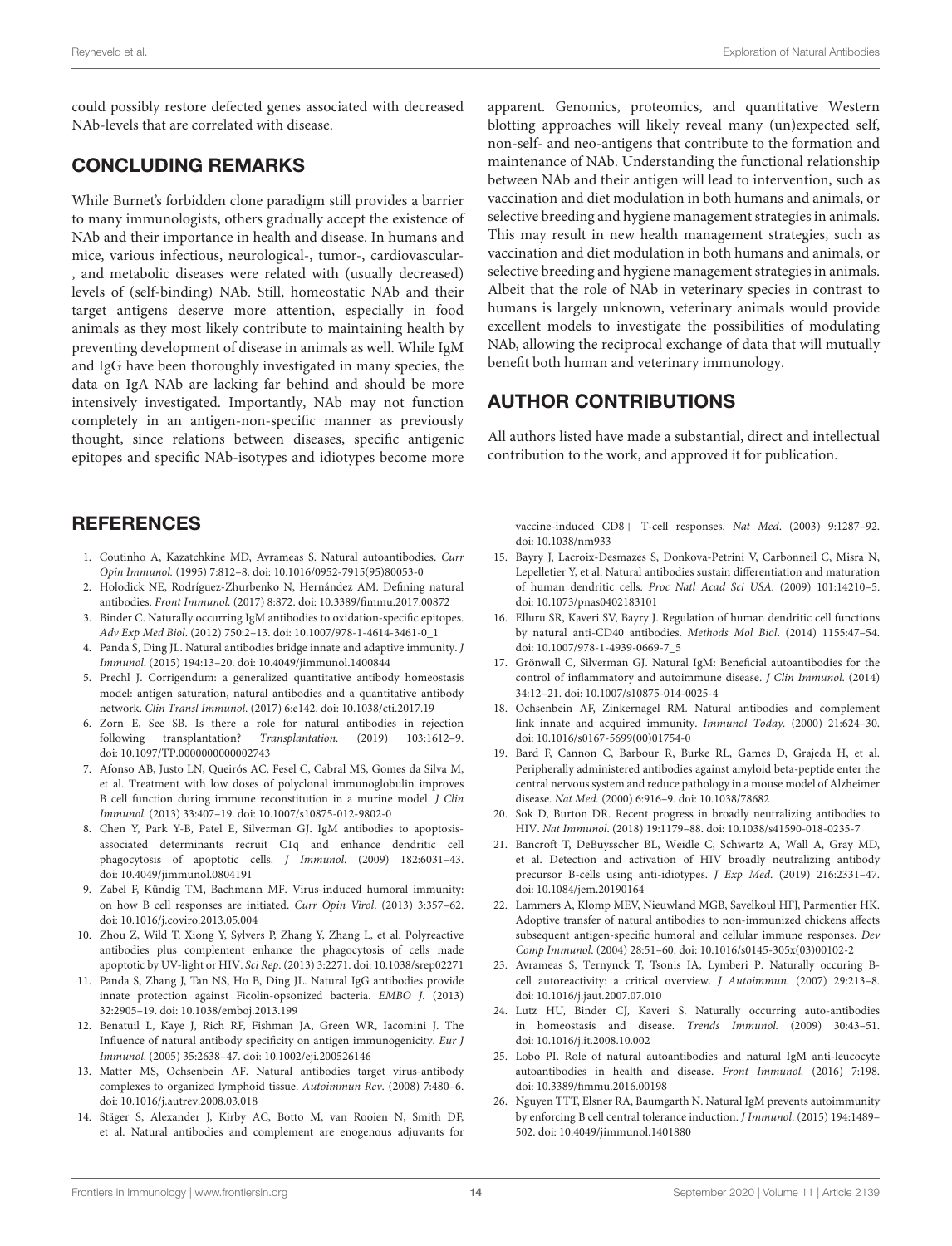- <span id="page-14-41"></span>27. Grönwall C, Vas J, Silverman GJ. Protective roles of natural IgM antibodies. Front Immunol. (2012) 3:66. doi: [10.3389/fimmu.2012.00066](https://doi.org/10.3389/fimmu.2012.00066)
- <span id="page-14-0"></span>28. Silverman GJ, Grönwall C, Vas J, Chen Y. Natural autoantibodies to apoptotic cell membranes regulate fundamental innate immune functions and suppress inflammation. Discov Med. (2009) 8:151–6.
- <span id="page-14-1"></span>29. Born WK, Huang Y, Zeng W, Torres RM, O'Brien RL. A special connection between γδ T Cells and natural antibodies? Arch Immunol Ther Exp. (2016) 64:455–62. doi: [10.1007/s00005-016-0403-0](https://doi.org/10.1007/s00005-016-0403-0)
- <span id="page-14-2"></span>30. Nogueira-Martins MF, Mariano M. B-1 Cell Participation in T-cellmediated alloimmune response. Immunobiology. (2010) 215:264–74. doi: [10.1016/j.imbio.2009.05.007](https://doi.org/10.1016/j.imbio.2009.05.007)
- <span id="page-14-3"></span>31. Aziz M, Holodick NE, Rothstein TL, Wang P. The role of B-1 cells in inflammation. Immunol Res. (2015) 63:153–66. doi: [10.1007/s12026-015-8708-3](https://doi.org/10.1007/s12026-015-8708-3)
- <span id="page-14-4"></span>32. Parmentier HK, Lammers A, Hoekman JJ, de Vries Reilingh G, Zaanen ITA, Savelkoul HFJ. Different levels of natural antibodies in chickens divergently selected for specific antibody responses. Dev Comp Immunol. (2004) 28:39– 49. doi: [10.1016/s0145-305x\(03\)00087-9](https://doi.org/10.1016/s0145-305x(03)00087-9)
- <span id="page-14-5"></span>33. Matson KD, Ricklefs RE, Klasing KC. A hemolysis-hemagglutination assay for characterizing constitutive innate humoral immunity in wild and domestic birds. Dev Comp Immunol. (2005) 29:275–86. doi: [10.1061/j.dci.2004.07.006](https://doi.org/10.1061/j.dci.2004.07.006)
- <span id="page-14-6"></span>34. Magnadottir B, Gudmundsdottir S, Gudmundsdottir BK, Helgason S. Natural antibodies of cod (Gadus morhua L.): specificity, activity and affinity. Comp Biochem Physiol. (2009) 154:309–16. doi: [10.1016/j.cbpb.2009.07.005](https://doi.org/10.1016/j.cbpb.2009.07.005)
- <span id="page-14-7"></span>35. Gonzalez R, Charlemagne J, Mahana W, Avrameas S. Specificity of natural serum antibodies present in phylogenetically distinct fish species. Immunology. (1988) 63:31–6.
- <span id="page-14-8"></span>36. Ujvari B, Madsen T. Do natural antibodies compensate for humoral immunosenes-cence in tropical pythons? Funct. Ecol. (2011) 25:813–7. doi: [10.1111/j.1365-2435.2011.01860.x](https://doi.org/10.1111/j.1365-2435.2011.01860.x)
- <span id="page-14-9"></span>37. Baumgarth N. The double life of a B-1 cell: self-reactivity selects for protective effector functions. Nat Rev Immunol. (2011) 11:34–46. doi: [10.1038/nri2901](https://doi.org/10.1038/nri2901)
- <span id="page-14-10"></span>38. Graf R, Seagal J, Otipoby KL, Lam K-P, Ayoub S, Zhang B, et al. BCRdependent lineage plasticity in mature B-cells. Science. (2019) 363:748–53. doi: [10.1126/science.aau8475](https://doi.org/10.1126/science.aau8475)
- <span id="page-14-11"></span>39. Griffin DO, Holodick NE, Rothstein TL. Human B1-cells in umbilical cord and adult peripheral blood express the novel phenotype CD20+ CD27+ CD43+ CD70–. J Exp Med. (2011) 208:67–80. doi: [10.1084/jem.20101499](https://doi.org/10.1084/jem.20101499)
- <span id="page-14-12"></span>40. Rodriguez-Zhurbenko N, Quach TD, Hopkins TJ, Rothstein TL, Hernandez AM. Human B-1 cells and B-1 cell antibodies change with advancing age. Front Immunol. (2019) 10:483. doi: [10.3389/fimmu.2019.00483](https://doi.org/10.3389/fimmu.2019.00483)
- <span id="page-14-13"></span>41. Naessens J, Williams DJ. Characterization and measurement of CD5+ Bcells in normal and Trypanosoma congolense-infected cattle. Eur J Immunol. (1992) 22:1713–8. doi: [10.1002/eji.1830220708](https://doi.org/10.1002/eji.1830220708)
- <span id="page-14-14"></span>42. van Altena C, Peen MA, van der Linden FH, Parmentier HK, Savelkoul HF, Tijhaar EJ. Bovine natural antibodies in antibody-dependent bactericidal activity against E. coli and S. typhimurium and risk of mastitis. Vet Immunol Immunopathol. (2016) 171:21–7. doi: [10.1016/j.vetimm.2016.01.009](https://doi.org/10.1016/j.vetimm.2016.01.009)
- <span id="page-14-15"></span>43. Bello-Gil D, Audebert C, Olivera-Ardid S, Pérez-Cruz M, Even G, Khasbiullina N, et al.. The formation of glycan-specific natural antibodies repertoire in GalT-KO mice is determined by gut microbiota. Front Immunol. (2019) 10:342. doi: [10.3389/fimmu.2019.00342](https://doi.org/10.3389/fimmu.2019.00342)
- <span id="page-14-16"></span>44. Khasbiullina NR, Bovin NV. Hypotheses of the origin of natural antibodies: a glycobiologist's opinion. Biochemistry. (2015) 80:820–35. doi: [10.1134/S0006297915070032](https://doi.org/10.1134/S0006297915070032)
- <span id="page-14-17"></span>45. Savage HP, Kläsener K, Smith FL, Luo Z, Reth M, Baumgarth N. TLR induces reorganization of the IgM-BCR complex regulating murine B-1 cell responses to infections. eLife. (2019) 8:e46997. doi: [10.7554/eLife.46997](https://doi.org/10.7554/eLife.46997)
- <span id="page-14-18"></span>46. Kawahara T, Ohdan H, Zhao G, Yang Y-G, Sykes M. Peritoneal cavity B-cells are precursors of splenic IgM natural antibody-producing cells. J Immunol. (2003) 171:5406–14. doi: [10.4049/jimmunol.171.10.5406](https://doi.org/10.4049/jimmunol.171.10.5406)
- <span id="page-14-19"></span>47. Yang, Y, Tung JW, Ghosn EEB, Herzenberg LA, Herzenberg LA. Division and differentiation of natural antibody-producing cells in mouse spleen. Proc Natl Acad Sci USA. (2007) 104:4542–6. doi: [10.1073/pnas.0700001104](https://doi.org/10.1073/pnas.0700001104)
- <span id="page-14-20"></span>48. Chen JW, Rice, TA, Bannock JM, Bielecka AA, Strauss JD, Catanzaro JR, et al. Autoreactivity in naive human fetal B cells is associated

with commensal bacterial recognition. Science. (2020) 369:320–5. doi: [10.1126/science.aay9733](https://doi.org/10.1126/science.aay9733)

- <span id="page-14-21"></span>49. Madi A, Hecht I, Bransburg-Zabary S, Merbl Y, Pick A, Zucker-Toledano M, et al. Organization of the autoantibody repertoire in healthy newborns and adults revealed by system level informatics of antigen microarray data. Proc Natl Acad Sci USA. (2009) 106:14484–9. doi: [10.1073/pnas.0901528106](https://doi.org/10.1073/pnas.0901528106)
- <span id="page-14-22"></span>50. Cohen IR. The cognitive paradigm and the immunological homunculus. Immunol Today. (1992) 13:490–4. doi: [10.1016/0167-5699\(92\)90024-2](https://doi.org/10.1016/0167-5699(92)90024-2)
- <span id="page-14-23"></span>51. Mayasari N, van Knegsel ATM, de Vries Reilingh G, Kemp B, Parmentier HK. Natural autoantibodies in Bos taurus calves during the first twelve weeks of life. Vet Immunol Immunopathol. (2016) 178:70-8. doi: [10.1016/j.vetimm.2016.07.001](https://doi.org/10.1016/j.vetimm.2016.07.001)
- <span id="page-14-24"></span>52. Baumgarth N, Waffarn EE, Nguyen TTT. Natural and induced B-1 cell immunity to infections raises questions of nature versus nurture. Ann NY Acad Sci. (2015) 1362:188–99. doi: [10.1111/nyas.12804](https://doi.org/10.1111/nyas.12804)
- <span id="page-14-25"></span>53. Boes M. Role of natural and immune IgM antibodies in immune responses. Mol Immunol. (2000) 37:1141–9. doi: [10.1016/s0161-5890\(01\)00025-6](https://doi.org/10.1016/s0161-5890(01)00025-6)
- <span id="page-14-26"></span>54. Merbl Y, Zucker-Toledano M, Quintana FJ, Cohen IR. Newborn humans manifest autoantibodies to defined self molecules detected by antigen microarray informatics. J Clin Invest. (2007) 117:712–8. doi: [10.1172/JCI29943](https://doi.org/10.1172/JCI29943)
- <span id="page-14-27"></span>55. Crampton SP, Voynova E, Bolland S. Innate pathways to B-cell activation and tolerance. Ann NY Acad Sci. (2010) 1183:58–68. doi: [10.1111/j.1749-6632.2009.05123.x](https://doi.org/10.1111/j.1749-6632.2009.05123.x)
- <span id="page-14-28"></span>56. Binder CJ, Shaw PX, Chang MK, Boullier A, Hartvigsen K, Hörkkö S, et al. The role of natural antibodies in artheogenesis. J lipid Res. (2005) 46: 353–63. doi: [10.1194/jlr.R50000-JLR200](https://doi.org/10.1194/jlr.R50000-JLR200)
- <span id="page-14-29"></span>57. Kreuk LSM, Koch MA, Slayden LC, Lind NA, Chu S, Savage HP, et al. B cell receptor and Toll-like receptor signalling coordinate to control distinct B-1 responses to both self and the microbiota. eLife. (2019) 8:e47015. doi: [10.7554/eLife.47015](https://doi.org/10.7554/eLife.47015)
- <span id="page-14-30"></span>58. Czömpöly T, Olasz K, Nyárády Z, Simon D, Bovári J, Németh P. Detailed analyses of antibodies recognizing mitochondrial antigens suggest similar or identical mechanism for production of natural antibodies and natural autoantibodies. Autoimmun Rev. (2008) 7:463–7. doi: [10.1016/j.autrev.2008.03.006](https://doi.org/10.1016/j.autrev.2008.03.006)
- <span id="page-14-31"></span>59. Simon D, Gilicze O, Farkas N, Najbauer J, Németh P, Lénárd L, Berki T. Correlation of natural autoantibodies and cardiovascular disease-related anti-bacterial antibodies in pericardial fluid of cardiac surgery patients. Clin Exp Immunol. (2018) 193:55–63. doi: [10.1111/cei.13127](https://doi.org/10.1111/cei.13127)
- <span id="page-14-32"></span>60. Palma J, Tokarz-Deptuła B, Deptuła J, Deptuła W. Natural antibodies – facts known and unknown. Centr Eur J Immunol. (2018) 43:466-75. doi: [10.5114/ceji.2018.81354](https://doi.org/10.5114/ceji.2018.81354)
- <span id="page-14-33"></span>61. Burnet FM. A modification of Jerne's theory of antibody production using the concept of clonal selection. CA Cancer J Clin. (1976) 26:119–21. doi: [10.3322/canjclin.26.2.119](https://doi.org/10.3322/canjclin.26.2.119)
- <span id="page-14-34"></span>62. Prechl J. A generalized quantitative antibody homeostasis model: antigen saturation, natural antibodies and a quantitative antibody network. Clin Transl Immunol. (2017) 6:e131. doi: [10.1038/cti.2016.90](https://doi.org/10.1038/cti.2016.90)
- <span id="page-14-35"></span>63. Hayter SM, Cook MC. Updated assessment of the prevalence, spectrum and case definition of autoimmune disease. Autoimmun Rev. (2012) 11:754–65. doi: [10.1016/j.autrev.2012.02.001](https://doi.org/10.1016/j.autrev.2012.02.001)
- <span id="page-14-36"></span>64. Fayyaz A, Kurien BT, Scofield R. Autoantibodies in Sjögren's Syndrome. Rheum Dis Clin North Am. (2016) 42:419–34. doi: [10.1016/j.rdc.2016.03.002](https://doi.org/10.1016/j.rdc.2016.03.002)
- <span id="page-14-37"></span>65. Yaniv G, Twig G, Sho, DBA, Furer A, Sherer Y, Mozes O, et al. A volcanic explosion of autoantibodies in systemic lupus erythematosus: a diversity of 180 different antibodies found in SLE patients. Autoimmun Rev. (2015) 14:75–9. doi: [10.1016/j.autrev.2014.10.003](https://doi.org/10.1016/j.autrev.2014.10.003)
- <span id="page-14-38"></span>66. Eriksson C, Kokkonen H, Johansson M, Hallmans G, Wadell G, Rantapää-Dahlqvist S. Autoantibodies predate the onset of systemic lupus erythematosus in northern Sweden. Arthritis Res Ther. (2011) 13:R30. doi: [10.1186/ar3258](https://doi.org/10.1186/ar3258)
- <span id="page-14-39"></span>67. Jonsson R, Theander E, Sjoström B, Brokstad K, Henriksson G. Autoantibodies present before symptom onset in primary Sjögren syndrome. JAMA. (2013) 310:1854–5. doi: [10.1001/jama.2013.278448](https://doi.org/10.1001/jama.2013.278448)
- <span id="page-14-40"></span>68. Wardemann H, Yurasov S, Schaefer A, Young JW, Meffree E, Nussenzweig MC. Predominant autoantibody production by early human B cell precursors. Science. (2003) 301:1374–7. doi: [10.1126/science.1086907](https://doi.org/10.1126/science.1086907)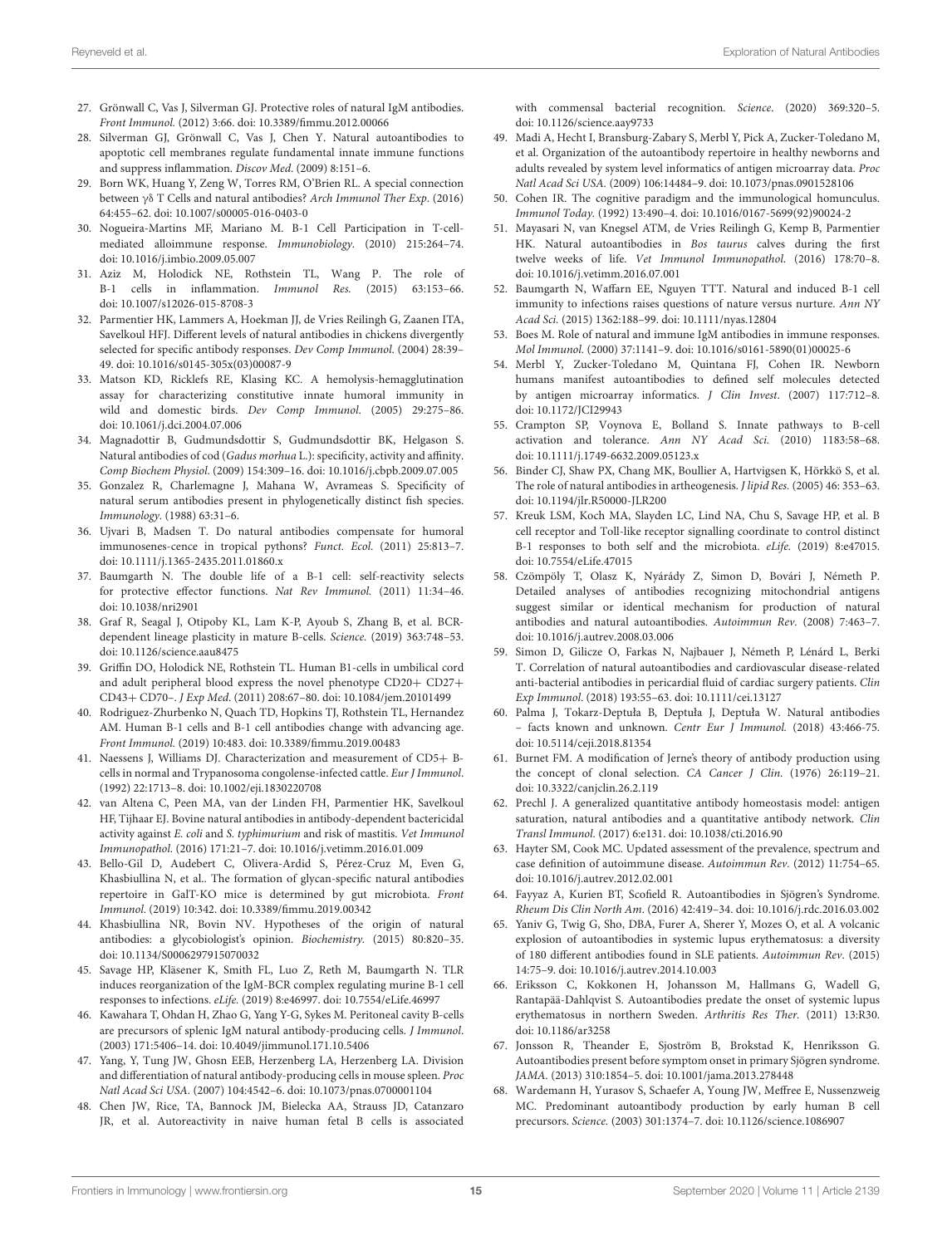- <span id="page-15-0"></span>69. Wardemann H, Nussenzweig MC. B-cell self-tolerance in humans. Adv Immunol. (2007) 95:83–110. doi: [10.1016/A0065-2776\(07\)95003-8](https://doi.org/10.1016/A0065-2776(07)95003-8)
- <span id="page-15-1"></span>70. Graham AL, Hayward AD, Watt KA, Pilkington JG, Pemberton JM, Nussey DH. Fitness correlates of heritable variation in antibody responsiveness in a wild mammal. Science. (2010) 330:662–5. doi: [10.1126/science.1194878](https://doi.org/10.1126/science.1194878)
- <span id="page-15-2"></span>71. Chou M-Y, Fogelstrand L, Hartvigsen K, Hansen LF, Woelkers D, Shaw PX, et al. Oxidation-specific epitopes are dominant targets of innate natural antibodies in mice and humans. J Clin Invest. (2009) 119:1335–49. doi: [10.1172/JCI36800](https://doi.org/10.1172/JCI36800)
- <span id="page-15-3"></span>72. López P, de Paz B, Rodríguez-Carrio J, Hevi, A, Sánchez B, Margolles A, et al. Th17 responses and natural IgM antibodies are related to gut microbiota composition in systemic lupus erythematosus patients. Sci Rep. (2016) 6:24072. doi: [10.1038/srep24072](https://doi.org/10.1038/srep24072)
- <span id="page-15-4"></span>73. Bianchi ME. DAMPs, PAMPs and alarmins: all we need to know about danger. J Leukoc Biol. (2007) 81:1–5. doi: [10.1189/jlb.0306164](https://doi.org/10.1189/jlb.0306164)
- <span id="page-15-5"></span>74. Yang D, Han Z, Oppenheim JJ. Alarmins and immunity. Immunol Rev. (2017) 280:41–56. doi: [10.1111/imr.12577](https://doi.org/10.1111/imr.12577)
- <span id="page-15-6"></span>75. Tsiantoulas D, Kiss M, Bartolini-Gritti B, Bergthaler A, Mallat Z, Jumaa H, et al. Secreted IgM deficiency leads to increased BCR signaling that results in abnormal splenic B cell development. Sci Rep. (2017) 1:3540. doi: [10.1038/s41598-017-03688-8](https://doi.org/10.1038/s41598-017-03688-8)
- <span id="page-15-7"></span>76. Choi S-C, Wang H, Tian L, Murakami Y, Shin D-M, Borrego F, et al. Mouse IgM Fc receptor, FCMR, promotes B cell development and modulates antigen-driven immune responses. J Immunol. (2013) 190:987– 96. doi: [10.4049/jimmunol.1202227](https://doi.org/10.4049/jimmunol.1202227)
- <span id="page-15-8"></span>77. Ouchida R, Mori H, Hase K, Takatsu H, Kurosaki T, Tokuhisa T, et al. Critical role of the IgM Fc receptor in IgM homeostasis, B-cell survival, and humoral immune responses. Proc Natl Acad Sci USA. (2012) 109:E2699–706. doi: [10.1073/pnas.1210706109](https://doi.org/10.1073/pnas.1210706109)
- <span id="page-15-9"></span>78. Nobrega A, Stransky B, Nicolas N, Coutinho A. Regeneration of natural antibody repertoire after massive ablation of lymphoid system: robust selection mechanisms preserve antigen binding specificities. J Immunol. (2002) 169:2971–8. doi: [10.4049/jimmunol.169.6.2971](https://doi.org/10.4049/jimmunol.169.6.2971)
- <span id="page-15-10"></span>79. Nagele EP, Han M, Acharya NK, DeMarschall C, Kosciuk MC, Nagele RG. Natural IgG autoantibodies are abundant and ubiquitous in human sera and their number is influenced by age, gender, and disease. PLoS ONE. (2013) 8:e60726. doi: [10.1371/journal.pone.0060726](https://doi.org/10.1371/journal.pone.0060726)
- 80. Lacroix-Desmazes S, Mouthon L, Coutinho A, Kazatchkine MD. Analysis of the natural human IgG antibody repertoire: life-long stability of reactivities towards self-antigens contrasts with age-dependent diversification of reactivities against bacterial antigens. Eur J Immunol. (1995) 25:2598–604. doi: [10.1002/eji.1830250929](https://doi.org/10.1002/eji.1830250929)
- 81. Lacroix-Desmazes S, Mouthon L, Kaveri SV, Kazatchine MD, Weksler ME. Stability of natural self-reactive antibody repertoires during aging. J Clin Immunol. (1999) 19:26–34. doi: [10.1023/a:1020510401233](https://doi.org/10.1023/a:1020510401233)
- 82. Mouthon L, Haury M, Lacroix-Desmazes S, Barreau C, Coutinho A, Kazatchkine MD. Analysis of the normal human IgG antibody repertoire. Evidence that IgG autoantibodies of healthy adults recognize a limited and conserved set of protein antigens in homologous tissues. J Immunol. (1995) 154:5769–78.
- <span id="page-15-11"></span>83. Stahl D, Lacroix-Desmazes S, Mouthon L, Kaveri SV, Kazatchkine MD. Analysis of human self-reactive antibody repertoires by quantitative immunoblotting J Immunol Methods. (2000) 240:1–14. doi: [10.1016/s0022-1759\(00\)00185-x](https://doi.org/10.1016/s0022-1759(00)00185-x)
- <span id="page-15-12"></span>84. Khobondo JO, Nieuwland MGB, Webb LE, Bokkers EAM, Parmentier HK. Natural (auto)antibodies in calves are affected by age and diet. Vet Q. (2015) 35:64–75. doi: [10.1080/01652176.2015.1009657](https://doi.org/10.1080/01652176.2015.1009657)
- <span id="page-15-13"></span>85. De Jong BG, Lammers A, Oberendorf LAA, Nieuwland MGB, Savelkoul HFJ, Parmentier HK. Genetic and phenotypic selection affect natural (auto-) antibody reactivity of chickens. PLoS ONE. (2013) 8:e72276. doi: [10.1371/jour-nal.pone.0072276](https://doi.org/10.1371/jour-nal.pone.0072276)
- <span id="page-15-14"></span>86. Hartman AB, Mallett CP, Srinivasappa J, Prabhakar BS, Notkins AL, Smith-Gill SJ. Organ reactive autoantibodies from non-immunized adult BALB/c mice are polyreactive and express non-biased VH gene usage. Mol Immunol. (1989) 26:359–70. doi: [10.1016/0161-5890\(89\)90125-9](https://doi.org/10.1016/0161-5890(89)90125-9)
- <span id="page-15-15"></span>87. Jennette JC, Falk RJ. The rise and fall of horror autotoxicus and forbidden clones. Kidney Int. (2010) 78:533–5. doi: [10.1038/ki.2010.237](https://doi.org/10.1038/ki.2010.237)
- <span id="page-15-16"></span>88. Wijga S, Bovenhuis H, Bastiaansen, JW, van Arendonk JA, Ploegaert TC, Tijhaar E, et al. Genetic parameters for natural antibody isotype titers in milk of Dutch Holstein-Friesians. Anim Genet. (2013) 44:485–92. doi: [10.1111/age.12038](https://doi.org/10.1111/age.12038)
- <span id="page-15-17"></span>89. Mi Q-S, Zhou L, Schulze DH, Fischer RT, Lustig A, Rezanka LJ, et al. Highly reduced protection against Streptococcus pneumoniae after deletion of a single heavy chain gene in mouse. Proc Natl Acad Sci USA. (2000) 97:6031–6. doi: [10.1073/pnas.110039497](https://doi.org/10.1073/pnas.110039497)
- <span id="page-15-18"></span>90. Ochsenbein AF, Fehr T, Lutz C, Brombacher F, Hentgartner H, Zinkernagel RM. Control of early viral and bacterial distribution and disease by natural antibodies. Science. (1999) 286:2156–9. doi: [10.1126/science.286.5447.2156](https://doi.org/10.1126/science.286.5447.2156)
- <span id="page-15-19"></span>91. Ohshima N, Iba Y, Kubota-Koketsu R, Asano Y, Okuno Y, Kurosawa Y. Naturally occurring antibodies in humans can neutralize a variety of influenza virus strains, including H3, H1, H2, and H5. J Virol. (2011) 85:11048–57. doi: [10.1128/JVI.05397-11](https://doi.org/10.1128/JVI.05397-11)
- <span id="page-15-20"></span>92. Longenecker BM, Mosmann TR. "Natural" antibodies to chicken MHC antigens are present in mice, rats, humans, alligators and allogeneic chickens Immunogenetics. (1980) 11:293–302. doi: [10.1007/bf01567795](https://doi.org/10.1007/bf01567795)
- <span id="page-15-21"></span>93. Reimert I, Rodenburg TB, Ursinus WW, Kemp B, Bolhuis JE. Selection based on indirect genetic effects for growth, environmental enrichment and coping style affect the immune status of pigs. PLoS ONE. (2014) 9:e108700. doi: [10.1371/journal.pone.0108700](https://doi.org/10.1371/journal.pone.0108700)
- <span id="page-15-22"></span>94. De Klerk B, Ducro BJ, Heuven HCM, den Uyl I, van Arendonk JAM, Parmentier HK, et al. Phenotypic and genetic relationships of bovine natural antibodies binding keyhole limpet hemocyanin in plasma and milk. J Dairy Sci. (2015) 98:746–52. doi: [10.3168/jds.2014-8818](https://doi.org/10.3168/jds.2014-8818)
- <span id="page-15-23"></span>95. Pizarro-Bauerle J, Maldonado I, Sosoniuk-Roche E, Vallejos G, López MN, Salazar-Onfray F, et al. Molluskan hemocyanins activate the classical pathway of the human complement system through natural antibodies. Front Immunol. (2017) 8:188. doi: [10.3389/fimmu.2017.00188](https://doi.org/10.3389/fimmu.2017.00188)
- <span id="page-15-24"></span>96. Francoeur AM. Antibody fingerprinting: a novel method for identifying individual people and animals. Nat Biotechnol. (1988) 6:822–5.
- <span id="page-15-25"></span>97. Vaz NM. Natural immunoglobulins. (Contribution to a debate on biomedical education). Mem Inst Oswaldo Cruz. (2000) 95 (Suppl. 1):59–62. doi: [10.1590/s0074-02762000000700010](https://doi.org/10.1590/s0074-02762000000700010)
- <span id="page-15-26"></span>98. Rothstein TL. Natural antibodies as rheostats for susceptibility to chronic diseases in the aged. Front Immunol. (2016) 7:127. doi: [10.3389/fimmu.2016.001](https://doi.org/10.3389/fimmu.2016.001)
- <span id="page-15-27"></span>99. De Koning DB, Damen EPCW, Nieuwland MGB, van Grevenhof EM, Hazeleger W, Kemp B, et al. Association of natural (auto-) antibodies in young gilts with osteochondrosis at slaughter. Livestock Sci. (2015) 176:152– 60. doi: [10.1016/j.livsci.2015.03.017](https://doi.org/10.1016/j.livsci.2015.03.017)
- <span id="page-15-28"></span>100. Louveau A, Harris TH, Kipnis J. Revisiting the mechanisms of CNS immune privilege. Trends Immunol. (2015) 36:569–77. doi: [10.1016/j.it.2015.08.006](https://doi.org/10.1016/j.it.2015.08.006)
- <span id="page-15-29"></span>101. Warrington AE, Rodriguez M. Method of identifying natural antibodies for remyelination. J Clin Immunol. (2010) 30(Suppl. 1):S50–5. doi: [10.1007/s10875-010-9406-5](https://doi.org/10.1007/s10875-010-9406-5)
- <span id="page-15-30"></span>102. Wright BR, Warrington AE, Edberg DE, Rodriguez M. Cellular mechanisms of central nervous system repair by natural autoreactive monoclonal antibodies. Arch Neurol. (2009) 66:1456–9. doi[: 10.1001/archneurol.2009.262](https://doi.org/10.1001/archneurol.2009.262)
- <span id="page-15-31"></span>103. Shroff SM, Pomicter AD, Chow WN, Fox MA, Colello RJ, Henderson SC, et al. Adult CST-null mice maintain an increased number of oligodendrocytes. J Neurosci Res. (2009) 87:3403–14. doi: [10.1002/jnr.22003](https://doi.org/10.1002/jnr.22003)
- <span id="page-15-33"></span>104. Winzeler AM, Mandemakers WJ, Sun MZ, Stafford M, Phillips CT, Barres BA. The lipid sulfatide is a novel myelin-associated inhibitor of CNS axon outgrowth. J Neurosci. (2011) 31:6481–92. doi: [10.1523/JNEUROSCI.3004-10.2011](https://doi.org/10.1523/JNEUROSCI.3004-10.2011)
- <span id="page-15-32"></span>105. Hirahara Y, Bansal R, Honke K, Ikenaka K, Wada Y. Sulfatide is a negative regulator of oligodendrocyte differentiation: Development in sulfatide-null mice. Glia. (2004) 45:269277. doi: [10.1002/glia.10327](https://doi.org/10.1002/glia.10327)
- <span id="page-15-34"></span>106. Xu X, Denic A, Jordan LR, Wittenberg NJ, Warrington AE, Wootla B, et al. A natural human IgM that binds to gangliosides is therapeutic in murine models of amyotrophic lateral sclerosis. Dis Model Mech. (2015) 8:831–42. doi: [10.1242/dmm.020727](https://doi.org/10.1242/dmm.020727)
- <span id="page-15-35"></span>107. Mudher A, Lovestone S. Alzheimer's disease-do tauists and baptists finally shake hands? Trends Neurosci. (2002) 25:22–6. doi: [10.1016/s0166-2236\(00\)02011-2](https://doi.org/10.1016/s0166-2236(00)02011-2)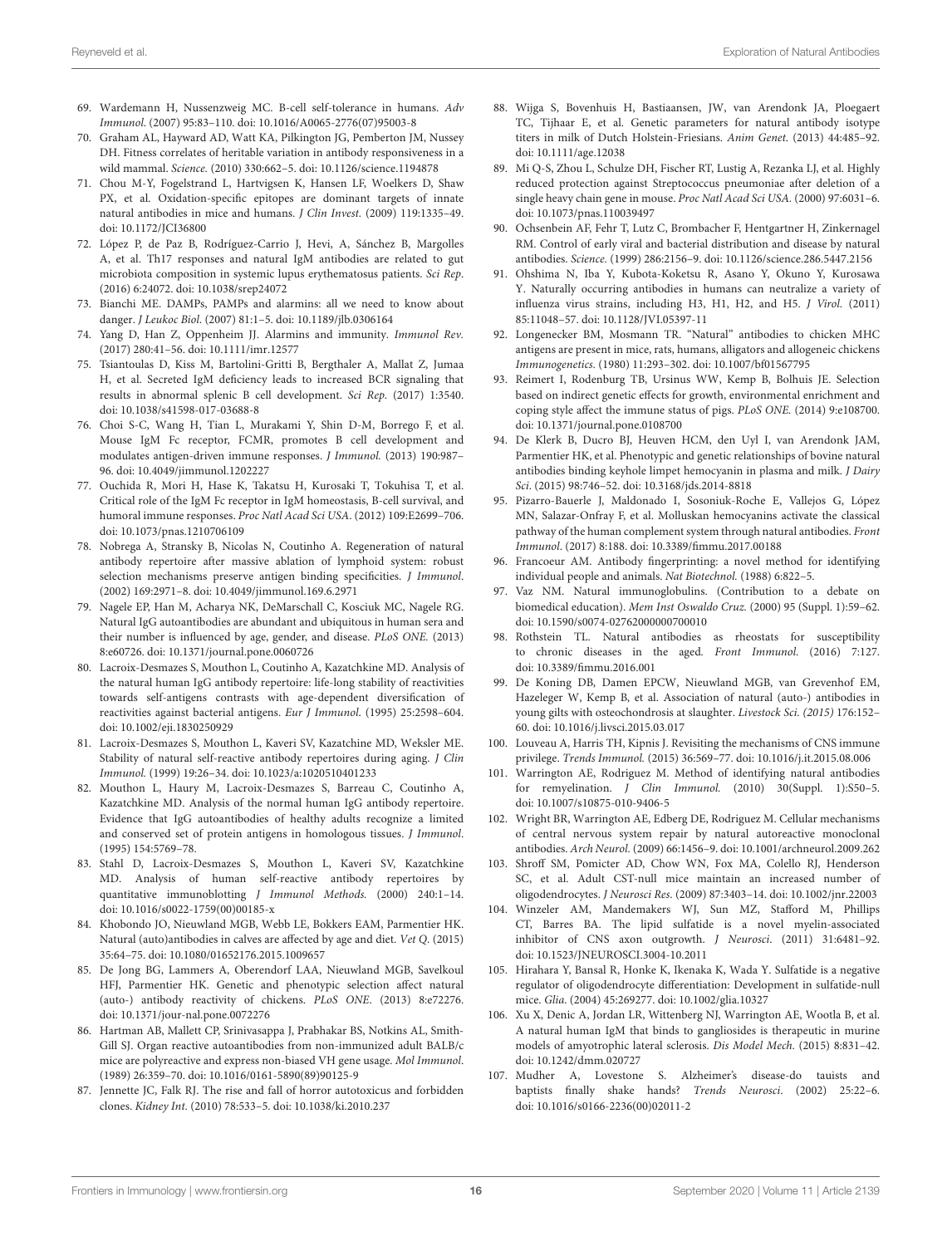- <span id="page-16-0"></span>108. Priller C, Bauer T, Mitteregger G, Krebs B, Kretzschmar HA, Herms J. Synapse formation and function is modulated by the amyloid precursor protein. J Neurosci[. \(2006\) 26:7212–21. doi: 10.1523/](https://doi.org/10.1523/JNEUROSCI.1450-06.2006) JNEUROSCI.1450-06.2006
- <span id="page-16-1"></span>109. Britschgi M, Olin CE, Johns HT, Takeda-Uchimura Y, LeMieux MC, Rufibach K, et al. Neuroprotective natural antibodies to assemblies of amyloidogenic peptides decrease with normal aging and advancing Alzheimer's disease. Proc Natl Acad Sci USA. (2009) 106 12145–50. doi: [10.1073/pnas.0904866106](https://doi.org/10.1073/pnas.0904866106)
- <span id="page-16-2"></span>110. Weksler ME, Relkin N, Turkenich R, LaRusse S, Zhou L, Szabo P. Patients with Alzheimer disease have lower levels of serum anti-amyloid peptide antibodiesthan healthy elderly individuals. Exp Gerontol. (2002) 37:943–48. doi: [10.1016/s0531-5565\(02\)00029-3](https://doi.org/10.1016/s0531-5565(02)00029-3)
- <span id="page-16-3"></span>111. Szabo P, Relkin N, Weksler ME. Natural human antibodies to amyloid beta peptide. Autoimmun Rev. (2008) 7:415–20. doi: [10.1016/j.autrev.2008.03.007](https://doi.org/10.1016/j.autrev.2008.03.007)
- <span id="page-16-4"></span>112. Wang J, Budamagunta MS, Voss JC, Kurth MJ, Lam KS, Lu L, et al. Antimitochondrial antibody recognition and structural integrity of the inner lipoyl domain of the E2 subunit of pyruvate dehydrogenase complex. J Immunol. (2013) 191:2126–33. doi: [10.4049/jimmunol.1301092](https://doi.org/10.4049/jimmunol.1301092)
- <span id="page-16-5"></span>113. Hromadkova L, Kolarova M, Jankovicova B, Bartos A, Ricny J, Bilkova Z, et al. Identification and characterization of natural antibodies against tau protein in an intravenous immunoglobulin product. J Neuroimmunol. (2015) 289:121–9. doi: [10.1016/j.jneuroim.2015.10.017](https://doi.org/10.1016/j.jneuroim.2015.10.017)
- <span id="page-16-6"></span>114. Courade JP, Angers R, Mairet-Coello G, Pacico N, Tyson K, Lightwood D, et al. Epitope determines efficacy of therapeutic anti-Tau antibodies in a functional assay with human Alzheimer Tau. Acta Neuropathol. (2018) 136:729–45. doi: [10.1007/s00401-018-1911-2](https://doi.org/10.1007/s00401-018-1911-2)
- <span id="page-16-7"></span>115. Manich G, Augé E, Cabezón I, Pallàs M, Vilaplana J, Pelegrí C. Neo-epitopes emerging in the degenerative hippocampal granules of aged mice can be recognized by natural IgM auto-antibodies. Immun Ageing. (2015) 12:23. doi: [10.1186/s12979-015-0050-z](https://doi.org/10.1186/s12979-015-0050-z)
- <span id="page-16-13"></span>116. Naturally occuring antibodies (NAbs). In: Lutz HU editors. Advances in Experimental Medicine and Biology v 750. New York, NY: Springer Science (2012). p. 267. doi: [10.1007/978-1-4614-3461-0](https://doi.org/10.1007/978-1-4614-3461-0)
- <span id="page-16-8"></span>117. Sinyakov MS, Kessler B, Karp L, Weizman A, Kessler, AR. Platelet-associated antibodies mediate protective autoimmune response in Schizophrenia. Neuropsychobiology. (2003) 48:41–6. doi: [10.1159/000071828](https://doi.org/10.1159/000071828)
- <span id="page-16-10"></span>118. Maes M, Kanchanatawan B, Sirivichayakul S, Carvalho AF. In schizophrenia, deficits in natural IgM isotype antibodies including those directed to malondialdehyde and azelaic acid strongly predict negative symptoms, neurocognitive impairments, and the deficit syndrome. Mol Neurobiol. (2018) 56:5122–35. doi: [10.1007/s12035-018-1437-6](https://doi.org/10.1007/s12035-018-1437-6)
- <span id="page-16-11"></span>119. Luo L, Geers R, Reimert I, Kemp B, Parmentier HK, Bolhuis JE. Effects of environmental enrichment and regrouping on natural autoantibodies-binding danger and neural antigens in healthy pigs with different individual characteristics. Animal. (2017) 11:2019–26. doi: [10.1017/S1751731117000635](https://doi.org/10.1017/S1751731117000635)
- <span id="page-16-14"></span>120. van der Eijk JAJ, Lammers A, Kjaer, JB, Rodenburg TB. Stress response, peripheral serotonin and natural antibodies in feather pecking genotypes and phenotypes and their relation with coping style. Phys Behav. (2019) 199:1–10. doi: [10.1016/j.physbeh.2018.10.021](https://doi.org/10.1016/j.physbeh.2018.10.021)
- <span id="page-16-15"></span>121. Vollmers HP, Hense, F, Hermann R, Dämmrich J, Wozniak E, Gessner P, et al. Tumor-specific apoptosis induced by the human monoclonal antibody SC-1: a new therapeutical approach for stomach cancer. Oncol Rep. (1998) 5:35–40. doi: [10.3892/or.5.1.35](https://doi.org/10.3892/or.5.1.35)
- <span id="page-16-16"></span>122. Su J, Hua X, Concha H, Svenungsson E, Cederholm A, Frostegård, J. Natural antibodies against phosphorylcholine as potential protective factors in SLE. Rheumatology. (2008) 47:1144–50. doi: [10.1093/rheumatology/ken120](https://doi.org/10.1093/rheumatology/ken120)
- <span id="page-16-17"></span>123. Sjöberg BG, Su J, Dahlbom I, Grönlund H, Wikström M, Hedblad B, et al. Low levels of IgM antibodies against phosphorylcholine-A potential risk marker for ischemic stroke in men. Atherosclerosis. (2009) 203:528–32. doi: [10.1016/j.atherosclerosis.2008.07.009](https://doi.org/10.1016/j.atherosclerosis.2008.07.009)
- <span id="page-16-18"></span>124. Frostegård J. Low level natural antibodies against phosphorylcholine: a novel risk marker and potential mechanism in atherosclerosis and cardiovascular disease. Clin Immunol. (2010) 134:47–54. doi: [10.1016/j.clim.2009.08.013](https://doi.org/10.1016/j.clim.2009.08.013)
- <span id="page-16-19"></span>125. Busch CJ-L, Tim Hendrikx T, Weismann D, Jäckel S, Walenbergh SMA, Rendeiro AF, et al. Malondialdehyde epitopes are sterile mediators of hepatic inflammation in hypercholesterolemic mice. Hepatology. (2017) 65:1181–95. doi: [10.1002/hep.28970](https://doi.org/10.1002/hep.28970)
- <span id="page-16-20"></span>126. Bieghs V, van Gorp PJ, Walenbergh SMA, Gijbels MJ, Verheyen F, Buurman WA, et al. Specific immunization strategies against oxidized low-density lipoprotein: a novel way to reduce nonalcoholic steatohepatitis in mice. Hepatology. (2012) 56:894–903. doi: [10.1002/hep.25660](https://doi.org/10.1002/hep.25660)
- <span id="page-16-21"></span>127. Shaw PX, Hörkkö S, Chang MK, Curtiss LK, Palinski W, Silverman GJ, et al. Natural antibodies with the T15 idiotype may act in atherosclerosis, apoptotic clearance, and protective immunity. J Clin Invest. (2000) 105:1731– 40. doi: [10.1172/JCI8472](https://doi.org/10.1172/JCI8472)
- <span id="page-16-22"></span>128. Faria-Neto JR, Chyu K-Y, Li X, Dimayuga PC, Ferreira C, Yano J, et al. Passive immunization with monoclonal IgM antibodies against phosphorylcholine reduces accelerated vein graft atherosclerosis in apolipoprotein E-null mice. Atherosclerosis. (2006) 189:83–90. doi: [10.1016/j.atherosclerosis.2005.11.033](https://doi.org/10.1016/j.atherosclerosis.2005.11.033)
- <span id="page-16-23"></span>129. Star L, Frankena K, Kemp B, Nieuwland MGB, Parmentier HK. Innate immune competence and survival in twelve pure bred layer lines. Poultry Sci. (2007) 86:1090–9. doi: [10.1093/ps/86.6.1090](https://doi.org/10.1093/ps/86.6.1090)
- <span id="page-16-24"></span>130. Sun Y, Parmentier HK, Frankena K, van der Poel JJ. Natural antibody isotypes as predictors of survival in laying hens. Poultry Sci. (2011) 90:2263–74. doi: [10.3382/ps.2011-01613](https://doi.org/10.3382/ps.2011-01613)
- <span id="page-16-25"></span>131. Mayasari N, Rijks W, de Vries Reilingh G, Remmelink GJ, Ducro B, Kemp B, et al. The effects of dry period length and dietary energy source on natural antibody titers and mammary health in dairy cows. Prev Vet Med. (2016) 127:1–9. doi: [10.1016/j.prevetmed.2016.03.001](https://doi.org/10.1016/j.prevetmed.2016.03.001)
- <span id="page-16-26"></span>132. Gounopoulos P, Merki E, Hansen LF, Choi S-H, Tsimikas S. Antibodies to oxidized low density lipoprotein: epidemiological studies and potential clinical applications in cardiovascular disease. Minerva Cardioangiol. (2007) 55:821–37.
- <span id="page-16-27"></span>133. Davin JC, Malaise M, Foidart J, Mahieu P. Anti-α-galactosyl antibodies and immune complexes in children with Henoch-Schonlein purpura or IgA nephropathy. Kidney Int. (1987) 31:1132–9. doi: [10.1038/ki.1987.119](https://doi.org/10.1038/ki.1987.119)
- <span id="page-16-9"></span>134. Miller AH, Haroon E, Felger JC. The immunology of behaviorexploring the role of the immune system in brain health and illness. Neuropsychopharmacology. (2017) 42:1–4. doi: [10.1038/npp.2016.229](https://doi.org/10.1038/npp.2016.229)
- <span id="page-16-12"></span>135. Luo L, van Dixhoorn IDE, Reimert I, Kemp B, Bolhuis JE, Parmentier HK. Effect of enriched housing on levels of natural (auto-)antibodies in pigs co-infected with porcine reproductive respiratory syndrome virus (PRRSV) and Actinobacillus pleuropneumoniae. Vet Res. (2017) 48:75. doi: [10.1186/s13567-017-0481-y](https://doi.org/10.1186/s13567-017-0481-y)
- <span id="page-16-28"></span>136. Vollmers HP, Brändlein S. Natural antibodies and cancer. Nat Biotechnol. (2009) 25:294–8. doi: [10.1016/j.nbt.2009.03.016](https://doi.org/10.1016/j.nbt.2009.03.016)
- <span id="page-16-29"></span>137. Vollmers HP, Brändlein S. Nature's best weapons to fight cancer. Revival of human monoclonal IgM antibodies. Hum Antibodies. (2002) 11:131–42. doi: [10.3233/HAB-2002-11403](https://doi.org/10.3233/HAB-2002-11403)
- <span id="page-16-30"></span>138. Fernández Madrid F. Autoantibodies in breast cancer sera: candidate biomarkers and reporters of tumorigenesis. Cancer Lett. (2005) 230:187–98. doi: [10.1016/j.canlet.2004.12.017](https://doi.org/10.1016/j.canlet.2004.12.017)
- <span id="page-16-31"></span>139. Díaz-Zaragoza M, Hernández-Ávila R, Viedma-Rodríguez R, Arenas-Aranda D, Ostoa-Saloma P. Natural and adaptive IgM antibodies in the recognition of tumor-associated antigens of breast cancer (Review). Oncol Rep. (2015) 34:1106–14. doi: [10.3892/or.2015.4095](https://doi.org/10.3892/or.2015.4095)
- <span id="page-16-32"></span>140. Mikesch J-H, Schier K, Roetger A, Simon R, Buerger H, Brandt B. The expression and action of decay-accelerating factor (CD55) in human malignancies and cancer therapy. Cell Oncol. (2006) 28:223–32. doi: [10.1155/2006/814816](https://doi.org/10.1155/2006/814816)
- <span id="page-16-33"></span>141. Brändlein S, Pohle T, Vollmers C, Wozniak E, Ruoff N, Müller-Hermelink HK, et al. CFR-1 receptor as target for tumor-specific apoptosis induced by the natural human monoclonal antibody PAM-1. Oncol Rep. (2004) 11:777–84. doi: [10.3892/or.11.4.777](https://doi.org/10.3892/or.11.4.777)
- <span id="page-16-34"></span>142. Rauschert N, Brändlein S, Holzinger E, Hensel F, Müller-Hermelink H-K, Vollmers HP. A new tumor-specific variant of GRP78 as target for antibody-based therapy. Lab Invest[. \(2008\) 88:375–86. doi: 10.1038/labinvest.](https://doi.org/10.1038/labinvest.2008.2) 2008.2
- <span id="page-16-35"></span>143. Wang M, Wey S, Zhang Y, Ye R, Lee A. Role of the unfolded protein response regulator GRP78/BiP in development, cancer, and neurological disorders Antioxid Redox Signal. (2009) 11:2307–16. doi: [10.1089/ARS.2009.2485](https://doi.org/10.1089/ARS.2009.2485)
- <span id="page-16-36"></span>144. Rasche L, Duell J, Morgner C, Chatterjee M, Hensel F, Rosenwald A, et al. The natural human IgM antibody PAT-SM6 induces apoptosis in primary human multiple myeloma cells by targeting heat shock protein GRP78. PLoS ONE. (2013) 8:e63414. doi: [10.1371/journal.pone.0063414](https://doi.org/10.1371/journal.pone.0063414)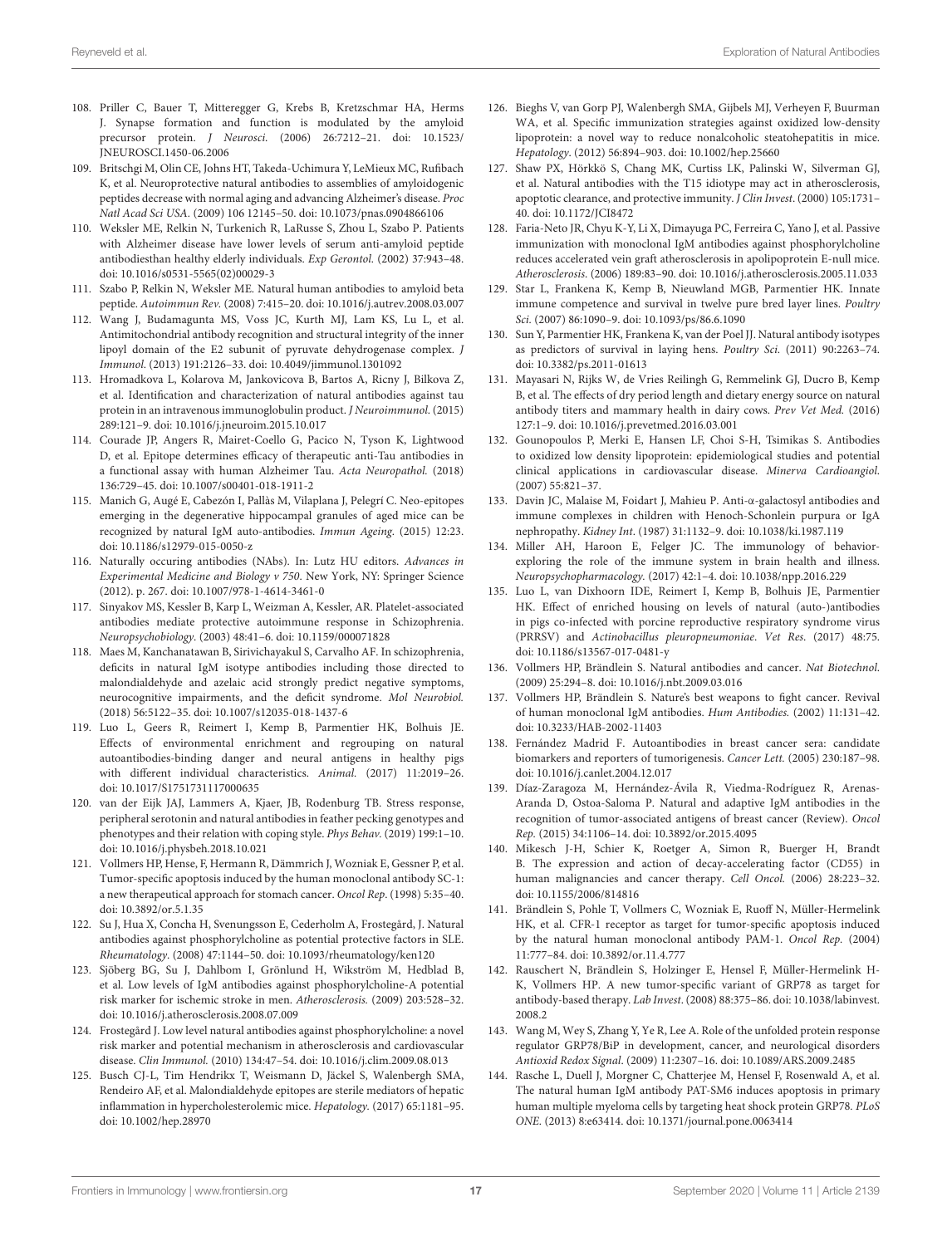- <span id="page-17-0"></span>145. Haro MA, Dyevoich AM, Phipps JP, Haas KM. Activation of B-1 cells promotes tumor cell killing in the peritoneal cavity. Cancer Res. (2019) 79:159–70. doi: [10.1158/0008-5472.CAN-18-0981](https://doi.org/10.1158/0008-5472.CAN-18-0981)
- <span id="page-17-1"></span>146. Mir AR, Moinuddin, Islam S. Circulating autoantibodies in cancer patients have high specificity for glycoxidation modified histone H2A. Clin Chim Acta. (2016) 453:48–55. doi: [10.1016/j.cca.2015.12004](https://doi.org/10.1016/j.cca.2015.12004)
- <span id="page-17-2"></span>147. Gisterå A, Hansson GK. The immunology of atherosclerosis. Nat Rev Nephrol. (2017) 13:368–80. doi: [10.1038/nrneph.2017.51](https://doi.org/10.1038/nrneph.2017.51)
- <span id="page-17-3"></span>148. Binder CJ, Hörkkö S, Dewan A, Chang M-K, Kieu EP, Goodyear CS, et al. Pneumococcal vaccination decreases atherosclerotic lesion formation: molecular mimicry between Streptococcus pneumoniae and oxidized LDL. Nat Med. (2003) 9:736–43. doi: [10.1038/nm876](https://doi.org/10.1038/nm876)
- <span id="page-17-4"></span>149. Su J, Georgiades A, Wu R, Thulin T, de Faire U, Frostegård J. Antibodies of IgM subclass to phosphorylcholine and oxidized LDL are protective factors for atherosclerosis in patients with hypertension. Atherosclerosis. (2006) 188:160–6. doi: [10.1016/j.atherosclerosis.2005.10.017](https://doi.org/10.1016/j.atherosclerosis.2005.10.017)
- <span id="page-17-5"></span>150. Schwartz-Albiez R, Monteiro RC, Rodriguez M, Binder CJ, Shoenfeld Y. Natural antibodies, intravenous immunoglobulin and their role in autoimmunity, cancer and inflammation. Clin Exp Immunol. (2009) 158(Suppl. 1):43–50. doi: [10.1111/j.1365-2249.2009.04026.x](https://doi.org/10.1111/j.1365-2249.2009.04026.x)
- <span id="page-17-6"></span>151. Ramzy D, Rao V, Brahm J, Miriuka S, Delgado D, Ross HJ. Cardiac allograft vasculopathy: a review. Can J Surg. (2005) 48:319–27.
- <span id="page-17-7"></span>152. Chatterjee D, Moore C, Gao B, Clerkin KJ, See SB, Shaked D, et al. Prevalence of polyreactive innate clones among graft–infiltrating B-cells in human cardiac allograft vasculopathy. J Heart Lung Transplant. (2018) 37:385–93. doi: [10.1016/j.healun.2017.09.011](https://doi.org/10.1016/j.healun.2017.09.011)
- <span id="page-17-8"></span>153. van der Pol P, Roos A, Berger SP, Daha MR, van Kooten C. Natural IgM antibodies are involved in the activation of complement by hypoxic human tubular cells. Am J Physiol Physiol. (2011) 300:F932–40. doi: [10.1152/ajprenal.00509.2010](https://doi.org/10.1152/ajprenal.00509.2010)
- <span id="page-17-9"></span>154. Gao B, Moore C, Porcheray F, Rong C, Abidoglu C, DeVito J, et al. Pretransplant IgG reactivity to apoptotic cells correlates with late kidney allograft loss. Am J Transplant. (2014) 14:1581–91. doi: [10.1111/ajt.12763](https://doi.org/10.1111/ajt.12763)
- <span id="page-17-10"></span>155. Gao B, Rong C, Porcheray F, Moore C, Girouard TC, Saidman SL, et al. Evidence to support a contribution of polyreactive antibodies to HLA serum reactivity. Transplantation. (2016) 100:217–26. doi: [10.1097/TP.0000000000000840](https://doi.org/10.1097/TP.0000000000000840)
- <span id="page-17-11"></span>156. Goodridge A, Cueva C, Lahiff M, Muzanye G, Johnson JL, Nahid P, et al. Anti-phospholipid antibody levels as biomarker for monitoring tuberculosis treatment response. Tuberculosis. (2012) 92:243–47. doi: [10.1016/j.tube.2012.02.004](https://doi.org/10.1016/j.tube.2012.02.004)
- <span id="page-17-12"></span>157. Simell B, Lahdenkari M, Reunanen A, Käyhty H, Väkeväinen M. Effects of ageing and gender on naturally acquired antibodies to pneumococcal capsular polysaccharides and virulence-associated proteins. Clin Vaccine Immunol. (2008) 15: 1391–7. doi: [10.1128/CVI.00110-08](https://doi.org/10.1128/CVI.00110-08)
- <span id="page-17-13"></span>158. Venuti A, Pastori C, Lopalco L. The role of natural antibodies to CC Chemokine Receptor 5 in HIV Infection. Front Immunol. (2017) 30:1358. doi: [10.3389/fimmu.2017.01358](https://doi.org/10.3389/fimmu.2017.01358)
- <span id="page-17-14"></span>159. Zheng W, Zhao W, Wu Z, Song X, Caro F, Sun X, et al. Microbiota-targeted maternal antibodies protect neonates from enteric infection. Nature. (2020) 577:543–8. doi: [10.1038/s41586-019-1898-4](https://doi.org/10.1038/s41586-019-1898-4)
- <span id="page-17-15"></span>160. Sinyakov MS, Dror M, Zhevelev HM, Margel S, Avtalion RR. Natural antibodies and their significance in active immunization and protection against a defined pathogen in fish. Vaccine. (2002) 20:3668–74. doi: [10.1016/s0264-410x\(02\)00379-1](https://doi.org/10.1016/s0264-410x(02)00379-1)
- <span id="page-17-16"></span>161. Rossi S, Doucelin A, Le Potier M-F, Eraud C, Gilot-Fromont E. Innate immunity correlates with host fitness in wild boar (Sus scrofa) exposed to classical swine fever. PLoS ONE. (2013) 8:e79706. doi: [10.1371/journal.pone.0079706](https://doi.org/10.1371/journal.pone.0079706)
- <span id="page-17-17"></span>162. Berghof TVL, Matthijs MGR, Arts JAJ, Bovenhuis H, Dwars RM, van der Poel JJ, et al. Selective breeding for high natural antibody level increases resistance to avian pathogenic Escherichia coli (APEC) in chickens. Dev Comp Immunol. (2019) 93:45–57. doi: [10.1016/j.dci.2018.12.007](https://doi.org/10.1016/j.dci.2018.12.007)
- <span id="page-17-18"></span>163. Berghof TVL, Visker MHPW, Arts JAJ, Parmentier HK, van der Poel JJ, Vereijken ALJ, et al. Genomic region containing Toll-like receptor genes has a major impact on total IgM antibodies including KLHbinding IgM natural antibodies in chickens. Front Immunol. (2018) 8:1879. doi: [10.3389/fimmu.2017.01879](https://doi.org/10.3389/fimmu.2017.01879)
- <span id="page-17-19"></span>164. Berghof TVL, van der Klein SAS, Arts JAJ, Parmentier HK, van der Poel JJ, Bovenhuis H. Genetic and non-genetic inheritance of natural antibodies binding keyhole limpet hemocyanin in a purebred layer chicken line. PLoS ONE. (2015) 10:e0131088. doi: [10.1371/journal.pone.0131088](https://doi.org/10.1371/journal.pone.0131088)
- <span id="page-17-27"></span>165. Bordmann G, Rudin W, Favre N. Immunization of mice with phosphatidylcholine drastically reduces the parasitaemia of subsequent Plasmodium chabaudi chabaudi blood-stage infections. Immunology. (1998) 94:35–40. doi: [10.1046/j.1365-2567.1998.00479.x](https://doi.org/10.1046/j.1365-2567.1998.00479.x)
- <span id="page-17-20"></span>166. Aleyd E, Heineke, MH, van Egmond M. The era of the immunoglobulin A Fc receptor FcaRI; its function and potential as target in disease. Immunol Rev. (2015) 268:123–38. doi: [10.1111/imr.12337](https://doi.org/10.1111/imr.12337)
- <span id="page-17-21"></span>167. Heineke MH, van Egmond M. Immunoglobulin A: magic bullet or Trojan horse? Eur J Clin Invest. (2017) 47:184–92. doi: [10.1111/eci.12716](https://doi.org/10.1111/eci.12716)
- <span id="page-17-22"></span>168. Nussey DH, Watt KA, Clark A, Pilkington JG, Pemberton JM, Graham AL, et al. Multivariate immune defences and fitness in the wild: complex but ecologically important associations among plasma antibodies, health and survival. Proc R Soc B[. \(2014\) 281:20132931. doi: 10.1098/rspb.](https://doi.org/10.1098/rspb.2013.2931) 2013.2931
- <span id="page-17-23"></span>169. Galili U, Rachmilewitz EA, Peleg A, Flechner I. A unique natural human IgG antibody with anti-alpha-galactosyl specificity. J Exp Med. (1984) 160:1519– 31. doi: [10.1084/jem.160.5.1519](https://doi.org/10.1084/jem.160.5.1519)
- <span id="page-17-24"></span>170. Hamadeh RM, Estabrook MM, Zhou P, Jarvis GA, Griffiss JM. Anti-Gal binds to pili of Neisseria meningitidis: the immunoglobulin A isotype blocks complement-mediated killing. Infect Immun. (1995) 63:4900–6.
- <span id="page-17-25"></span>171. Bunker JJ, Flynn TM, Koval JC, Shaw DG, Meisel M, McDonald BD, et al. Innate and adaptive humoral responses coat distinct commensal bacteria with immunoglobulin A. Immunity. (2015) 43:541–53. doi: [10.1016/j.immuni.2015.08.007](https://doi.org/10.1016/j.immuni.2015.08.007)
- <span id="page-17-26"></span>172. Roy B, Brennecke AM, Agarwal S, Krey M, Düber S, Weiss S. An intrinsic propensity of murine peritoneal B1b-cells to switch to IgA in presence of TGF-β and retinoic acid. PLoS ONE. (2013) 8:e82121. doi: [10.1371/journal.pone.0082121](https://doi.org/10.1371/journal.pone.0082121)
- <span id="page-17-28"></span>173. Bunker JJ, Erickson SA, Flynn TM, Henry C, Koval JC, Meisel M, et al. Natural polyreactive IgA antibodies coat the intestinal microbiota. Science. (2017) 358:eaan6619. doi: [10.1126/science.aan6619](https://doi.org/10.1126/science.aan6619)
- <span id="page-17-29"></span>174. Haghighi HR, Gong J, Gyles CL, Hayes MA, Zhou H, Sanei B, et al. Probiotics stimulate production of natural antibodies in chickens. Clin Vaccine Immunol. (2006) 13:975–80. doi: [10.1128/cvi.00161-06](https://doi.org/10.1128/cvi.00161-06)
- <span id="page-17-30"></span>175. Pribylova J, Krausova K, Kocourkova I, Rossmann P, Klimesova K, Kverka M, Tlaskalova-Hogenova H. Colostrum of healthy mothers contains broad spectrum of secretory IgA autoantibodies. J Clin Immunol. (2012) 32:1372– 80. doi: [10.1007/s10875-012-9733-9](https://doi.org/10.1007/s10875-012-9733-9)
- <span id="page-17-31"></span>176. Quan CP, Berneman A, Pires R, Avrameas S, Bouvet JP. Natural polyreactive secretory immunoglobulin A autoantibodies as a possible barrier to infection in humans. Infect Immun. (1997) 65:3997–4004.
- <span id="page-17-32"></span>177. Vassilev TL, Veleva K. Natural polyreactive IgA and IgM autoantibodies in human colostrum. Scand J Immunol. (1996) 44:535–9. doi: [10.1046/j.1365-3083.1996.d01-333x](https://doi.org/10.1046/j.1365-3083.1996.d01-333x)
- <span id="page-17-33"></span>178. Meek B, Back JW, Klaren VNA, Speijer D, Peek R. Conserved regions of protein disulfide isomerase are targeted by natural IgA antibodies in humans. Int Immunol. (2002) 14:1291–301. doi: [10.1093/intimm/dxf091](https://doi.org/10.1093/intimm/dxf091)
- <span id="page-17-34"></span>179. Tuaillon E, Valea D, Becquart P, Al Tabaa Y, Meda N, Bollore K, et al. Human milk-derived B-cells: a highly activated switched memory cell population primed to secrete antibodies. J Immunol. (2009) 182:7155–62. doi: [10.4049/jimmunol.0803107](https://doi.org/10.4049/jimmunol.0803107)
- <span id="page-17-35"></span>180. van Neerven RJ, Knol EF, Heck JM, Savelkoul HF. Which factors in raw cow's milk contribute to protection against allergies? J Allergy Clin Immunol. (2012) 130:853–8. doi: [10.1016/j.jaci.2012.06.050](https://doi.org/10.1016/j.jaci.2012.06.050)
- <span id="page-17-36"></span>181. Lundkvist I, Coutinho A, Varela F, Holmberg D. Evidence for a functional idiotypic network among natural antibodies in normal mice. Proc Natl Acad Sci USA. (1989) 86:5074–8. doi: [10.1073/pnas.86.13.5074](https://doi.org/10.1073/pnas.86.13.5074)
- <span id="page-17-37"></span>182. Cosenza H, Kohler H. Specific inhibition of plaque formation to phosphorylcholine by antibody against antibody. Science. (1972) 176:1027–9.
- <span id="page-17-38"></span>183. Ismiraj MR, Arts JAJ, Parmentier HK. Maternal transfer of natural (auto-) antibodies in chicken. Poultry Sci. (2019) 98:2380–91. doi: [10.3382/ps/pez017](https://doi.org/10.3382/ps/pez017)
- <span id="page-17-39"></span>184. Hein WR, Griebel PJ. A road less travelled: large animal models in immunological research. Nat Rev Immunol. (2003) 3:79–84. doi: [10.1038/nri977](https://doi.org/10.1038/nri977)